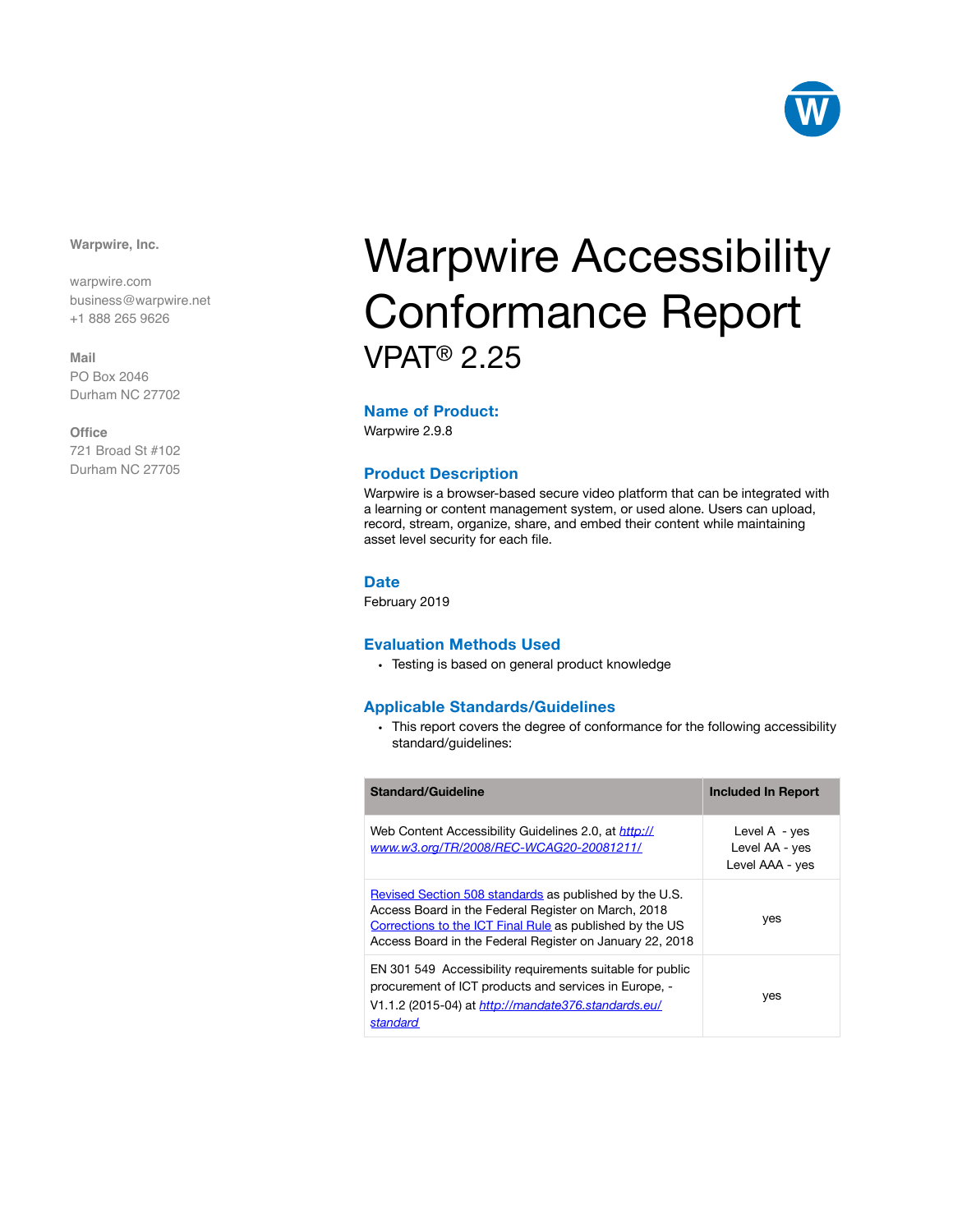#### **Terms**

The terms used in the Conformance Level information are defined as follows:

- **Supports**: The functionality of the product has at least one method that meets the criterion without known defects or meets with equivalent facilitation.
- **Supports with Exceptions**: Some functionality of the product does not meet the criterion.
- **Does Not Support**: The majority of product functionality does not meet the criterion.
- **Not Applicable**: The criterion is not relevant to the product.
- **Not Evaluated**: The product has not been evaluated against the criterion. This can be used only in WCAG 2.0 Level AAA.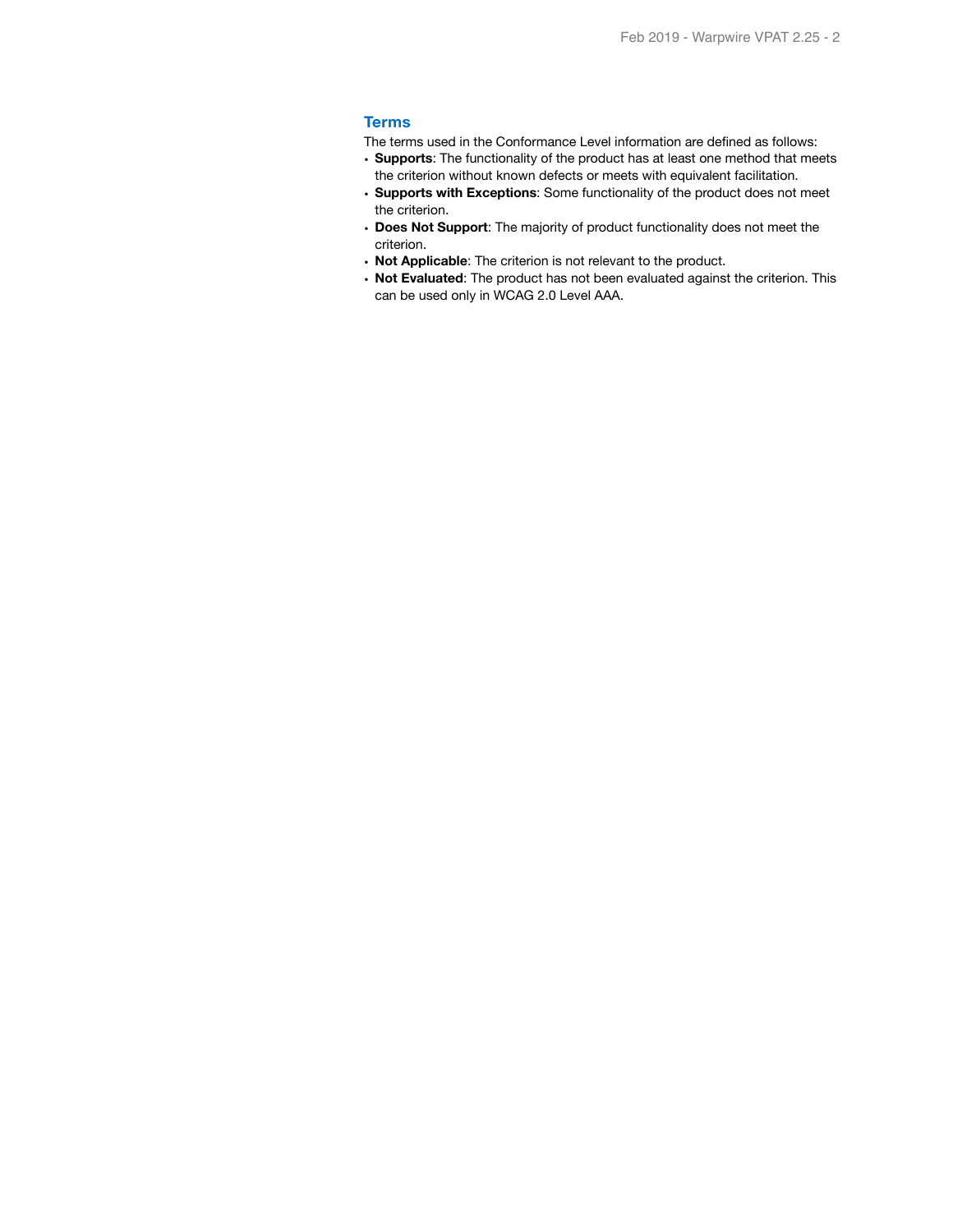# **WCAG 2.25 Report**

Note: in this section, we are taking "Web" as reference to our browser based software, and "Electronic Docs" to our public website and support articles, videos, and documents. The other categories do not apply to our product.

#### **Table 1: Success Criteria, Level A**

| <b>Criteria</b>                                                                                                                                                                                                                                                                                                                                                                                                                            | <b>Conformance</b><br>Level                          | <b>Remarks and</b><br><b>Explanations</b>                                                                                                                                                                                                                                                                                                                        |
|--------------------------------------------------------------------------------------------------------------------------------------------------------------------------------------------------------------------------------------------------------------------------------------------------------------------------------------------------------------------------------------------------------------------------------------------|------------------------------------------------------|------------------------------------------------------------------------------------------------------------------------------------------------------------------------------------------------------------------------------------------------------------------------------------------------------------------------------------------------------------------|
| 1.1.1 Non-text Content (Level A)<br>Also applies to:<br>EN 301 549 Criteria<br>٠<br>9.2.1 (Web)<br>٠<br>10.2.1 (non-web<br>document)<br>11.2.1.1 (Software)<br>٠<br>11.2.2.1 (Closed<br><b>Functionality Software)</b><br>٠<br>11.6.2 (Authoring Tool)<br>12.1.2 (Product Docs)<br>12.2.4 (Support Docs)<br>2017 Section 508<br>٠<br>501 (Web)(Software)<br>504.2 (Authoring Tool)<br>٠<br>602.3 (Support Docs)                            | Web: Supports<br><b>Electronic Docs:</b><br>Supports | Web: All elements have alt<br>tags where appropriate<br>Electronic Docs: All of the<br>images in our support docs<br>are described in plain text,<br>therefore not requiring alt<br>tags                                                                                                                                                                         |
| 1.2.1 Audio-only and Video-only<br>(Prerecorded) (Level A)<br>Also applies to:<br>EN 301 549 Criteria<br>٠<br>9.2.2 (Web)<br>٠<br>10.2.2 (non-web<br>document)<br>11.2.1.2 (Software)<br>٠<br>11.2.2.2.1 and 11.2.2.2.2<br>(Closed Software)<br>11.6.2 (Authoring Tool)<br>٠<br>12.1.2 (Product Docs)<br>٠<br>12.2.4 (Support Docs)<br>2017 Section 508<br>501 (Web)(Software)<br>٠<br>٠<br>504.2 (Authoring Tool)<br>602.3 (Support Docs) | Web: Supports<br><b>Electronic Docs:</b><br>Supports | Web: Audio files and Video<br>files both support closed<br>captions, transcripts, and<br>audio description.<br>However, it is up to clients<br>to provide or acquire the<br>above<br>Electronic Docs: All videos<br>created by Warpwire<br>(support and marketing)<br>have closed captions<br>attached and provide<br>searchable and<br>downloadable transcripts |
| 1.2.2 Captions (Prerecorded) (Level A)<br>Also applies to:<br>EN 301 549 Criteria<br>٠<br>9.2.3 (Web)<br>10.2.3 (non-web<br>document)<br>11.2.1.3 (Software)<br>11.2.2.3 (Closed<br>Software) - Does not<br>apply<br>٠<br>11.6.2 (Authoring Tool)<br>٠<br>12.1.2 (Product Docs)<br>٠<br>12.2.4 (Support Docs)<br>2017 Section 508<br>501 (Web)(Software)<br>٠<br>504.2 (Authoring Tool)<br>602.3 (Support Docs)                            | Web: Supports<br><b>Electronic Docs:</b><br>Supports | Web: Audio files and Video<br>files both support closed<br>captions, transcripts, and<br>audio description.<br>However, it is up to clients<br>to provide or acquire the<br>above<br>Electronic Docs: All videos<br>created by Warpwire<br>(support and marketing)<br>have closed captions<br>attached and provide<br>downloadable transcripts                   |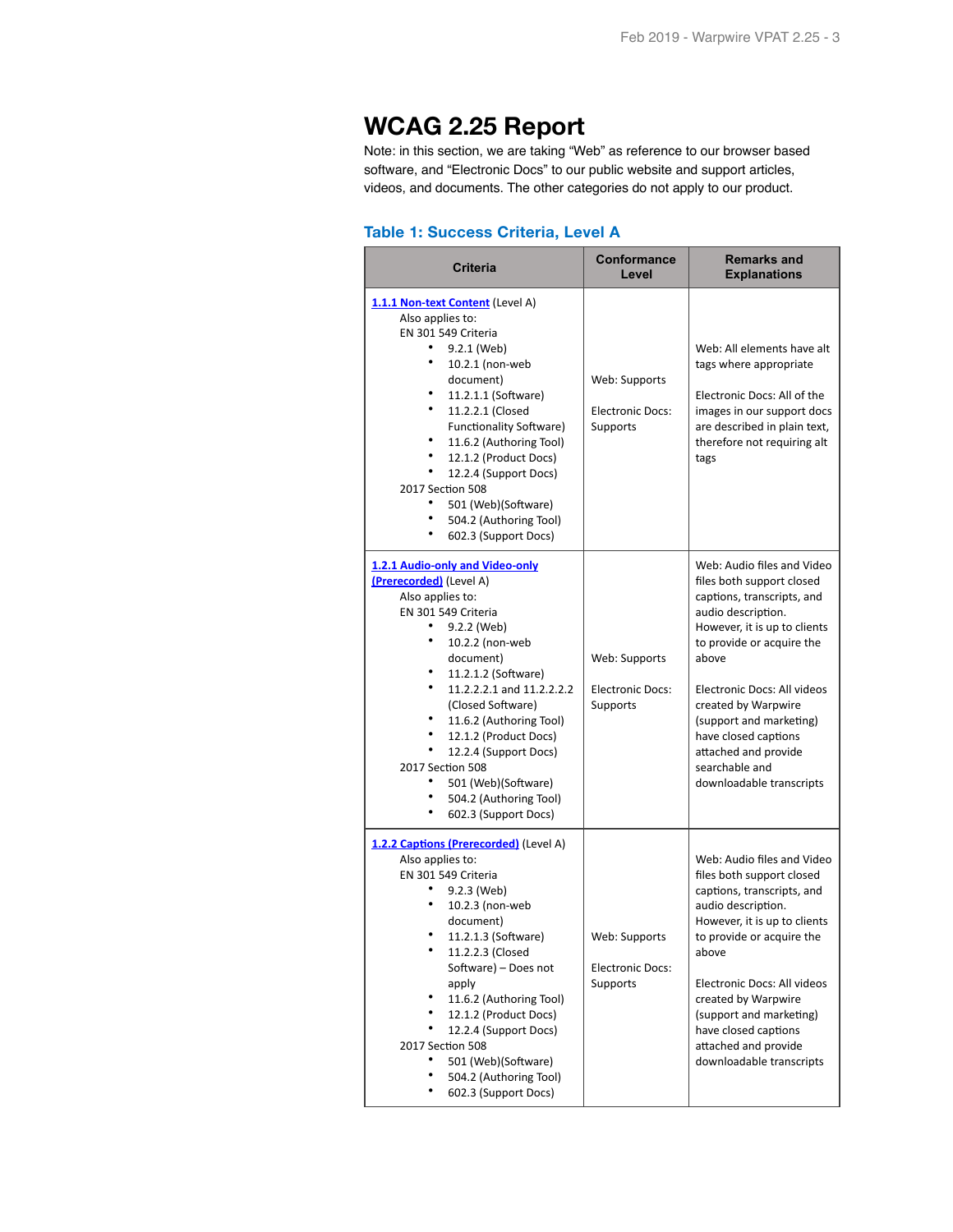| <b>Criteria</b>                                                                                                                                                                                                                                                                                                                                                                                                           | <b>Conformance</b><br>Level                          | <b>Remarks and</b><br><b>Explanations</b>                                                                                                                                                                                                                                                                                                                                               |
|---------------------------------------------------------------------------------------------------------------------------------------------------------------------------------------------------------------------------------------------------------------------------------------------------------------------------------------------------------------------------------------------------------------------------|------------------------------------------------------|-----------------------------------------------------------------------------------------------------------------------------------------------------------------------------------------------------------------------------------------------------------------------------------------------------------------------------------------------------------------------------------------|
| 1.2.3 Audio Description or Media<br><b>Alternative (Prerecorded)</b> (Level A)<br>Also applies to:<br>EN 301 549 Criteria<br>٠<br>9.2.4 (Web)<br>10.2.4 (non-web<br>document)<br>٠<br>11.2.1.4 (Software)<br>11.2.2.4 (Closed<br>Software)<br>11.6.2 (Authoring Tool)<br>12.1.2 (Product Docs)<br>12.2.4 (Support Docs)<br>2017 Section 508<br>501 (Web)(Software)<br>504.2 (Authoring Tool)<br>۰<br>602.3 (Support Docs) | Web: Supports<br><b>Electronic Docs:</b><br>Supports | Web: Client uploaded<br>media content supports<br>audio description, but<br>clients are not required to<br>upload audio description<br>for all assets<br>Electronic Docs: All<br>support videos have<br>associated text articles<br>which cover the same<br>content. While all of our<br>marketing/social videos<br>have closed captions, they<br>do not also have audio<br>description |
| 1.3.1 Info and Relationships (Level A)<br>Also applies to:<br>EN 301 549 Criteria<br>9.2.7 (Web)<br>٠<br>10.2.7 (non-web<br>document)<br>11.2.1.7 (Software)<br>٠<br>11.2.2.7 (Closed<br>Software) - Does not<br>apply<br>11.6.2 (Authoring Tool)<br>12.1.2 (Product Docs)<br>٠<br>12.2.4 (Support Docs)<br>2017 Section 508<br>501 (Web)(Software)<br>٠<br>504.2 (Authoring Tool)<br>602.3 (Support Docs)                | Web: Supports<br><b>Electronic Docs:</b><br>Supports | Web: All navigation and<br>structure information is<br>either text based or has alt<br>tags<br>Electronic Docs: All<br>navigation and structure<br>information is either text<br>based or has alt tags                                                                                                                                                                                  |
| 1.3.2 Meaningful Sequence (Level A)<br>Also applies to:<br>EN 301 549 Criteria<br>9.2.8 (Web)<br>10.2.8 (non-web<br>document)<br>11.2.1.8 (Software)<br>11.2.2.8 (Closed<br>Software) - Does not<br>apply<br>11.6.2 (Authoring Tool)<br>12.1.2 (Product Docs)<br>12.2.4 (Support Docs)<br>2017 Section 508<br>501 (Web)(Software)<br>504.2 (Authoring Tool)<br>602.3 (Support Docs)                                       | Web: Supports<br><b>Electronic Docs:</b><br>Supports | Web: When the sequence<br>in which content is<br>presented affects its<br>meaning, a correct reading<br>sequence can<br>be programmatically<br>determined.<br>Electronic Docs: When the<br>sequence in which content<br>is presented affects its<br>meaning, a correct reading<br>sequence can<br>be programmatically<br>determined.                                                    |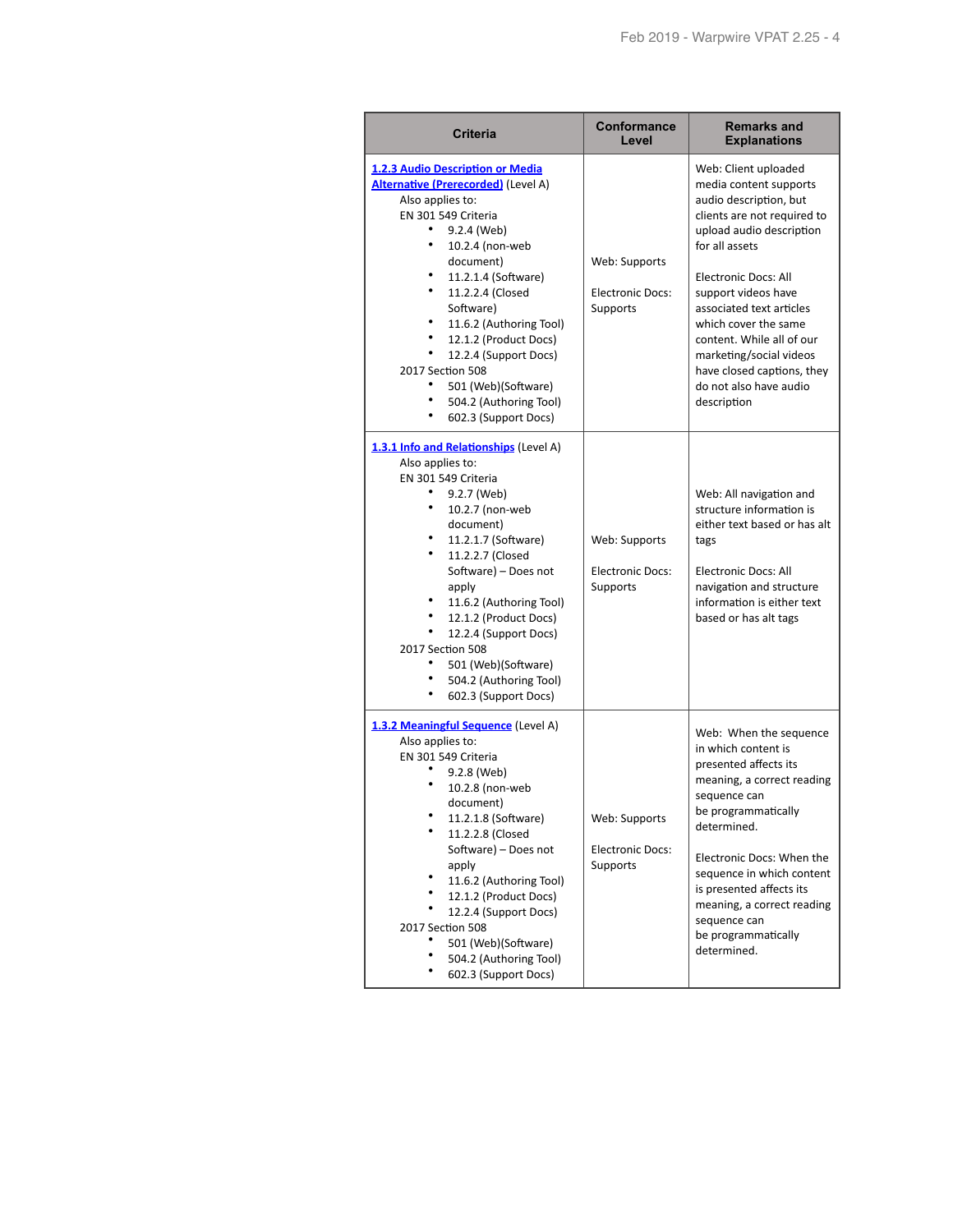| Criteria                                                                                                                                                                                                                                                                                                                                                                                                               | <b>Conformance</b><br>Level                          | <b>Remarks and</b><br><b>Explanations</b>                                                                                                                                                         |
|------------------------------------------------------------------------------------------------------------------------------------------------------------------------------------------------------------------------------------------------------------------------------------------------------------------------------------------------------------------------------------------------------------------------|------------------------------------------------------|---------------------------------------------------------------------------------------------------------------------------------------------------------------------------------------------------|
| 1.3.3 Sensory Characteristics (Level A)<br>Also applies to:<br>EN 301 549 Criteria<br>9.2.9 (Web)<br>۰<br>10.2.9 (non-web<br>document)<br>11.2.1.9 (Software)<br>٠<br>11.2.2.9 (Closed<br>Software) - Does not<br>apply<br>11.6.2 (Authoring Tool)<br>12.1.2 (Product Docs)<br>٠<br>12.2.4 (Support Docs)<br>2017 Section 508<br>٠<br>501 (Web)(Software)<br>٠<br>504.2 (Authoring Tool)<br>602.3 (Support Docs)       | Web: Supports<br><b>Electronic Docs:</b><br>Supports | Web: Any descriptions<br>involve name and<br>function, not solely<br>sensory features<br><b>Electronic Docs: Any</b><br>descriptions involve name<br>and function, not solely<br>sensory features |
| 1.4.1 Use of Color (Level A)<br>Also applies to:<br>EN 301 549 Criteria<br>٠<br>9.2.10 (Web)<br>٠<br>10.2.10 (non-web<br>document)<br>٠<br>11.2.1.10 (Software)<br>۰<br>11.2.2.10 (Closed<br>Software) - Does not<br>apply<br>11.6.2 (Authoring Tool)<br>12.1.2 (Product Docs)<br>$\bullet$<br>12.2.4 (Support Docs)<br>2017 Section 508<br>501 (Web)(Software)<br>٠<br>504.2 (Authoring Tool)<br>602.3 (Support Docs) | Web: Supports<br><b>Electronic Docs:</b><br>Supports | Web: Color is not used as<br>the only visual means of<br>conveying information<br>Electronic Docs: Color is<br>not used as the only visual<br>means of conveying<br>information                   |
| 1.4.2 Audio Control (Level A)<br>Also applies to:<br>EN 301 549 Criteria<br>9.2.11 (Web)<br>10.2.11 (non-web<br>document)<br>11.2.1.11 (Software)<br>11.2.2.11 (Closed<br>Software) - Does not<br>apply<br>11.6.2 (Authoring Tool)<br>12.1.2 (Product Docs)<br>12.2.4 (Support Docs)<br>2017 Section 508<br>501 (Web)(Software)<br>504.2 (Authoring Tool)<br>602.3 (Support Docs)                                      | Web: Supports<br><b>Electronic Docs:</b><br>Supports | Web: All audio can be<br>paused or volume<br>adjusted<br>Electronic Docs: All audio<br>can be paused or volume<br>adjusted                                                                        |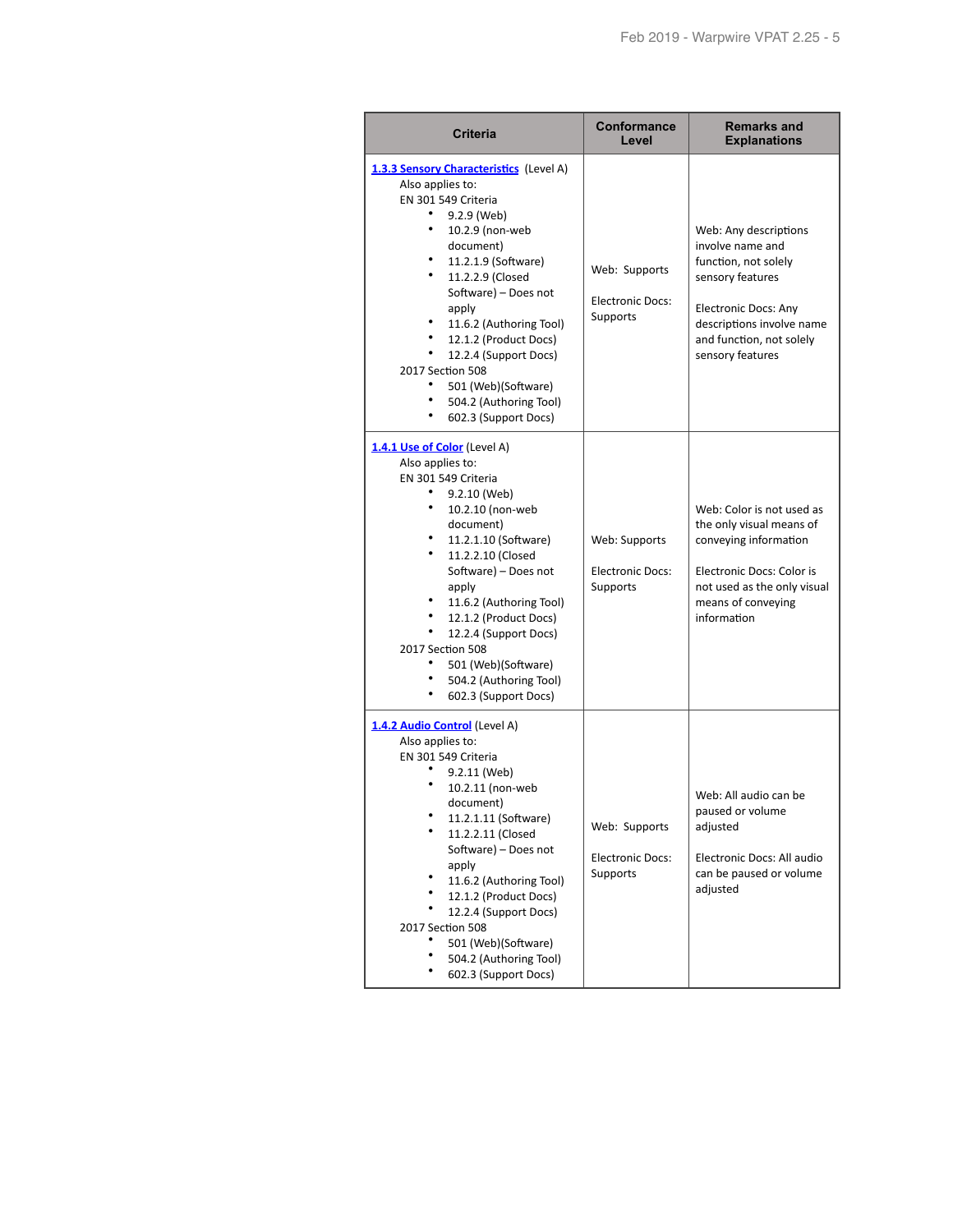| <b>Criteria</b>                                                                                                                                                                                                                                                                                                                                                                       | <b>Conformance</b><br>Level                          | <b>Remarks and</b><br><b>Explanations</b>                                                                                                 |
|---------------------------------------------------------------------------------------------------------------------------------------------------------------------------------------------------------------------------------------------------------------------------------------------------------------------------------------------------------------------------------------|------------------------------------------------------|-------------------------------------------------------------------------------------------------------------------------------------------|
| 2.1.1 Keyboard (Level A)<br>Also applies to:<br>EN 301 549 Criteria<br>9.2.15 (Web)<br>10.2.15 (non-web<br>document)<br>11.2.1.15 (Software)<br>11.2.2.15 (Closed<br>Software)<br>11.6.2 (Authoring Tool)<br>12.1.2 (Product Docs)<br>12.2.4 (Support Docs)<br>2017 Section 508<br>501 (Web)(Software)<br>504.2 (Authoring Tool)<br>602.3 (Support Docs)                              | Web: Supports<br><b>Electronic Docs:</b><br>Supports | Web: Application allows<br>for navigation via keyboard<br>Electronic Docs: Website<br>and documents allow for<br>navigation with keyboard |
| 2.1.2 No Keyboard Trap (Level A)<br>Also applies to:<br>EN 301 549 Criteria<br>9.2.16 (Web)<br>10.2.16 (non-web<br>document)<br>11.2.1.16 (Software)<br>11.2.2.16 (Closed<br>Software) - Does not<br>apply<br>11.6.2 (Authoring Tool)<br>12.1.2 (Product Docs)<br>12.2.4 (Support Docs)<br>2017 Section 508<br>501 (Web)(Software)<br>504.2 (Authoring Tool)<br>602.3 (Support Docs)  | Web: Supports<br>Electronic Docs:<br>Supports        | Web: There are no<br>keyboard traps<br>Electronic Docs: There are<br>no keyboard traps                                                    |
| 2.2.1 Timing Adjustable (Level A)<br>Also applies to:<br>EN 301 549 Criteria<br>9.2.17 (Web)<br>10.2.17 (non-web<br>document)<br>11.2.1.17 (Software)<br>11.2.2.17 (Closed<br>Software) - Does not<br>apply<br>11.6.2 (Authoring Tool)<br>12.1.2 (Product Docs)<br>12.2.4 (Support Docs)<br>2017 Section 508<br>501 (Web)(Software)<br>504.2 (Authoring Tool)<br>602.3 (Support Docs) | Web: n/a<br><b>Electronic Docs:</b><br>n/a           | There are no time limits                                                                                                                  |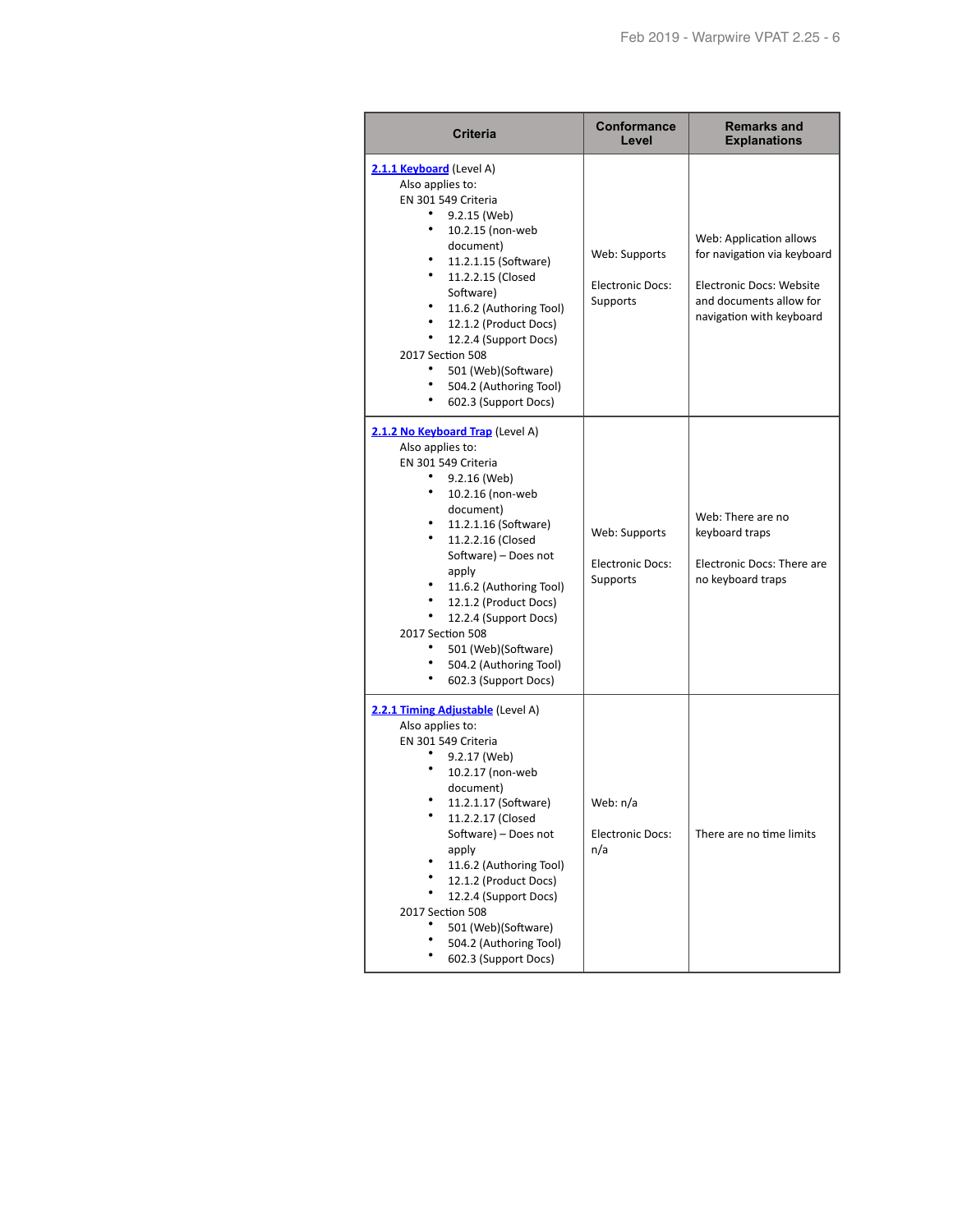| <b>Criteria</b>                                                                                                                                                                                                                                                                                                                                                                                                                                                                                                      | Conformance<br>Level                                           | <b>Remarks and</b><br><b>Explanations</b>                                                                                                                                                                                                                |
|----------------------------------------------------------------------------------------------------------------------------------------------------------------------------------------------------------------------------------------------------------------------------------------------------------------------------------------------------------------------------------------------------------------------------------------------------------------------------------------------------------------------|----------------------------------------------------------------|----------------------------------------------------------------------------------------------------------------------------------------------------------------------------------------------------------------------------------------------------------|
| 2.2.2 Pause, Stop, Hide (Level A)<br>Also applies to:<br>EN 301 549 Criteria<br>9.2.18 (Web)<br>۰<br>10.2.18 (non-web<br>document)<br>11.2.1.18 (Software)<br>۰<br>11.2.2.18 (Closed<br>Software) - Does not<br>apply<br>11.6.2 (Authoring Tool)<br>12.1.2 (Product Docs)<br>12.2.4 (Support Docs)<br>2017 Section 508<br>501 (Web)(Software)<br>504.2 (Authoring Tool)<br>٠<br>602.3 (Support Docs)                                                                                                                 | Web:<br>Supports<br><b>Electronic Docs:</b><br><b>Supports</b> | Web: Any video set to<br>autoplay can be paused<br>with mouse or keyboard<br><b>Electronic Docs:</b><br>Nothing on our website<br>documentation features<br>autoplay                                                                                     |
| 2.3.1 Three Flashes or Below Threshold<br>(Level A)<br>Also applies to:<br>EN 301 549 Criteria<br>9.2.19 (Web)<br>10.2.19 (non-web<br>document)<br>11.2.1.19 (Software)<br>11.2.2.19 (Closed<br>Software) - Does not<br>apply<br>11.6.2 (Authoring Tool)<br>12.1.2 (Product Docs)<br>12.2.4 (Support Docs)<br>2017 Section 508<br>501 (Web)(Software)<br>504.2 (Authoring Tool)<br>602.3 (Support Docs)                                                                                                              | Web: Supports<br><b>Electronic Docs:</b><br>Supports           | Web: While nothing in our<br>application flashes, we<br>support client uploaded<br>videos. These videos could<br>potentially contain videos<br>with seizure triggers<br><b>Electronic Docs: Nothing</b><br>flashes in our website's<br>support documents |
| 2.4.1 Bypass Blocks (Level A)<br>Also applies to:<br>EN 301 549 Criteria<br>9.2.20 (Web)<br>10.2.20 (non-web<br>document) – Does not<br>apply<br>11.2.1.20 (Software) -<br>Does not apply<br>٠<br>11.2.2.20 (Closed<br>Software) - Does not<br>apply<br>11.6.2 (Authoring Tool)<br>12.1.2 (Product Docs)<br>12.2.4 (Support Docs)<br>2017 Section 508<br>501 (Web)(Software) -<br>Does not apply to non-<br>web software<br>504.2 (Authoring Tool)<br>$602.3$ (Support Docs) -<br>Does not apply to non-<br>web docs | Web: Supports<br><b>Electronic Docs:</b><br>Supports           | Web:<br>Navigation and search<br>allow users to skip blocks<br>of content<br>Electronic Docs: Page<br>navigation and div<br>structure allows for<br>skipping of content via<br>keyboard or screenreader                                                  |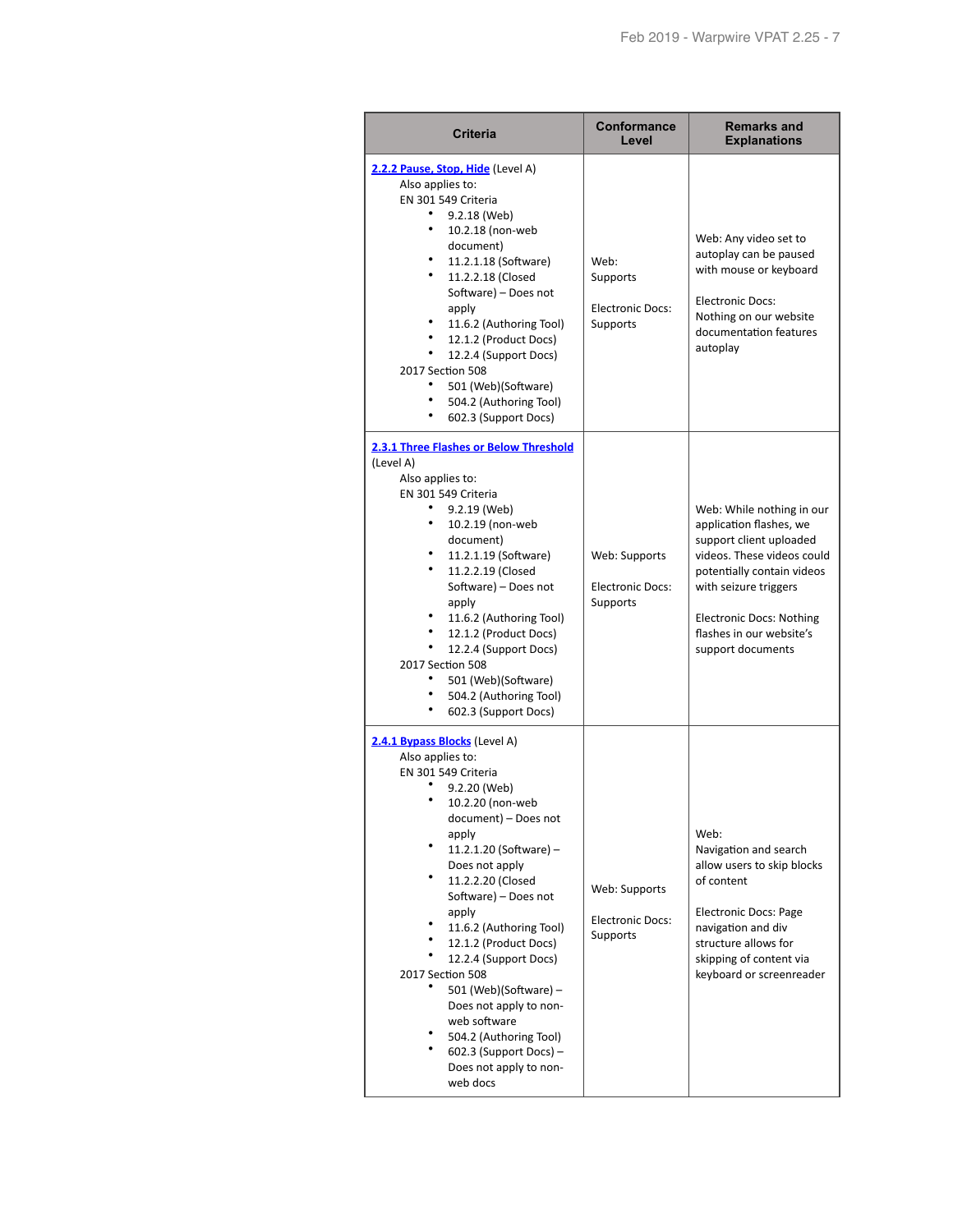| <b>Criteria</b>                                                                                                                                                                                                                                                                                                                                                                                                            | Conformance<br>Level                                           | <b>Remarks and</b><br><b>Explanations</b>                                                                                                                                                  |
|----------------------------------------------------------------------------------------------------------------------------------------------------------------------------------------------------------------------------------------------------------------------------------------------------------------------------------------------------------------------------------------------------------------------------|----------------------------------------------------------------|--------------------------------------------------------------------------------------------------------------------------------------------------------------------------------------------|
| 2.4.2 Page Titled (Level A)<br>Also applies to:<br>EN 301 549 Criteria<br>9.2.21 (Web)<br>۰<br>10.2.21 (non-web<br>document)<br>11.2.1.21 (Software) -<br>Does not apply<br>11.2.2.21 (Closed<br>$\bullet$<br>Software) - Does not<br>apply<br>11.6.2 (Authoring Tool)<br>12.1.2 (Product Docs)<br>٠<br>12.2.4 (Support Docs)<br>2017 Section 508<br>501 (Web)(Software)<br>504.2 (Authoring Tool)<br>602.3 (Support Docs) | Web:<br>Supports<br><b>Electronic Docs:</b><br><b>Supports</b> | Web: All pages have<br>descriptive titles<br>Electronic Docs: All pages<br>have descriptive titles                                                                                         |
| 2.4.3 Focus Order (Level A)<br>Also applies to:<br>EN 301 549 Criteria<br>9.2.22 (Web)<br>10.2.22 (non-web<br>document)<br>11.2.1.22 (Software)<br>11.2.2.22 (Closed<br>Software) - Does not<br>apply<br>11.6.2 (Authoring Tool)<br>12.1.2 (Product Docs)<br>٠<br>12.2.4 (Support Docs)<br>2017 Section 508<br>501 (Web)(Software)<br>504.2 (Authoring Tool)<br>602.3 (Support Docs)                                       | Web:<br>Supports<br><b>Electronic Docs:</b><br>Supports        | Web: Focus is logical and<br>hierarchical in both<br>application and<br>documentation<br>Electronic docs: Focus is<br>logical and hierarchical in<br>both application and<br>documentation |
| 2.4.4 Link Purpose (In Context) (Level A)<br>Also applies to:<br>EN 301 549 Criteria<br>9.2.23 (Web)<br>10.2.23 (non-web<br>document)<br>11.2.1.23 (Software)<br>11.2.2.23 (Closed<br>Software) - Does not<br>apply<br>11.6.2 (Authoring Tool)<br>12.1.2 (Product Docs)<br>12.2.4 (Support Docs)<br>2017 Section 508<br>501 (Web)(Software)<br>504.2 (Authoring Tool)<br>602.3 (Support Docs)                              | Web: Supports<br><b>Electronic Docs:</b><br>Supports           | Web: All links have clear<br>meaning via context or link<br>text<br>Electronic Docs: All links<br>have clear meaning via<br>context or link text                                           |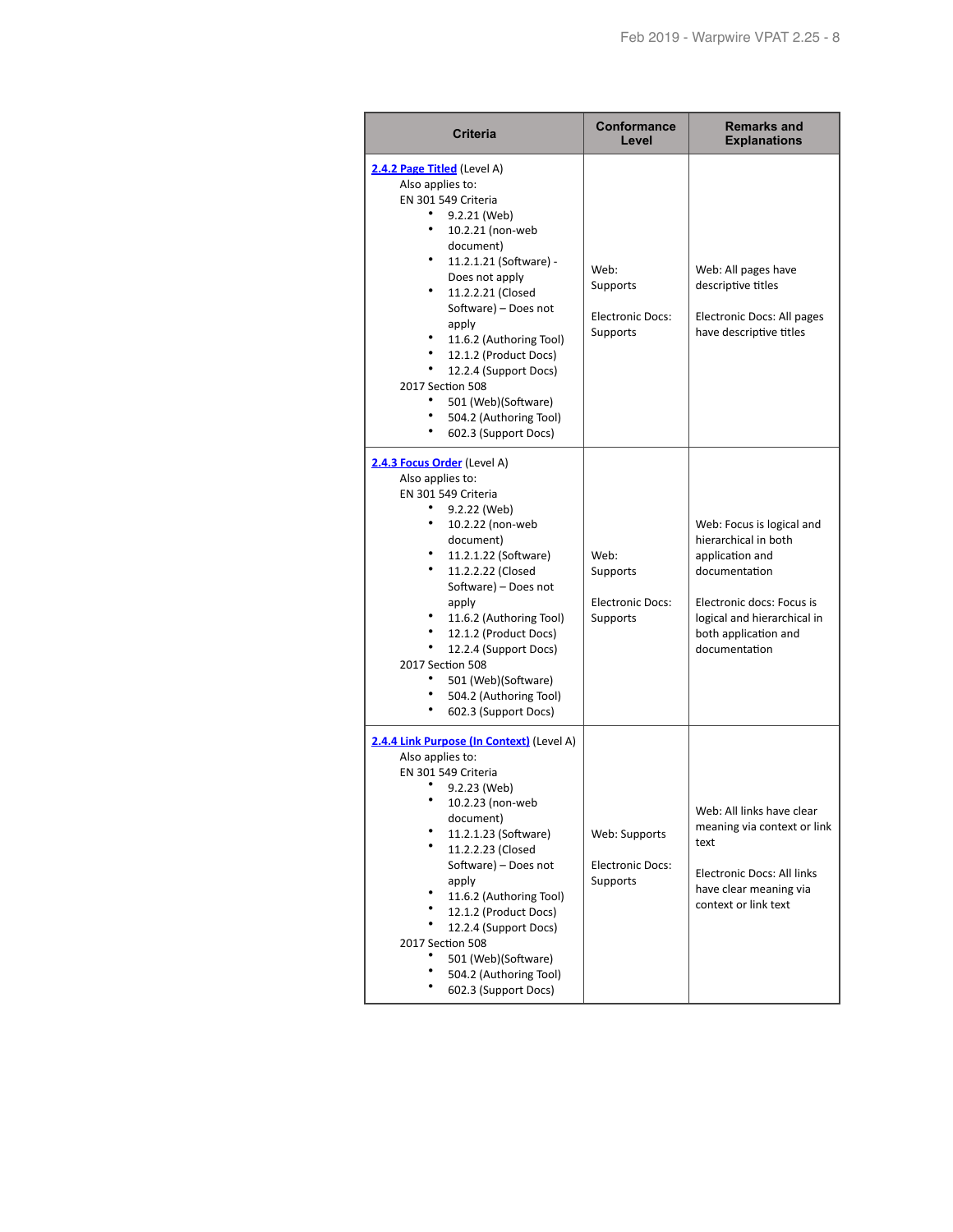| Criteria                                                                                                                                                                                                                                                                                                                                                                                                        | Conformance<br>Level                                        | <b>Remarks and</b><br><b>Explanations</b>                                                                                                                                                                                                                                                                                                                                                                                                       |
|-----------------------------------------------------------------------------------------------------------------------------------------------------------------------------------------------------------------------------------------------------------------------------------------------------------------------------------------------------------------------------------------------------------------|-------------------------------------------------------------|-------------------------------------------------------------------------------------------------------------------------------------------------------------------------------------------------------------------------------------------------------------------------------------------------------------------------------------------------------------------------------------------------------------------------------------------------|
| 3.1.1 Language of Page (Level A)<br>Also applies to:<br>EN 301 549 Criteria<br>9.2.27 (Web)<br>٠<br>10.2.27 (non-web<br>document)<br>11.2.1.27 (Software)<br>٠<br>11.2.2.27 (Closed<br>Software)<br>٠<br>11.6.2 (Authoring Tool)<br>٠<br>12.1.2 (Product Docs)<br>12.2.4 (Support Docs)<br>2017 Section 508<br>٠<br>501 (Web)(Software)<br>٠<br>504.2 (Authoring Tool)<br>٠<br>602.3 (Support Docs)             | Web: Supports<br><b>Electronic Docs:</b><br><b>Supports</b> | Web:<br><b>Electronic Docs:</b>                                                                                                                                                                                                                                                                                                                                                                                                                 |
| 3.2.1 On Focus (Level A)<br>Also applies to:<br>EN 301 549 Criteria<br>9.2.29 (Web)<br>٠<br>10.2.29 (non-web<br>document)<br>11.2.1.29 (Software)<br>٠<br>11.2.2.29 (Closed<br>Software) - Does not<br>apply<br>٠<br>11.6.2 (Authoring Tool)<br>٠<br>12.1.2 (Product Docs)<br>12.2.4 (Support Docs)<br>2017 Section 508<br>٠<br>501 (Web)(Software)<br>٠<br>504.2 (Authoring Tool)<br>٠<br>602.3 (Support Docs) | Web:<br>Supports<br><b>Electronic Docs:</b><br>Supports     | Web: When any<br>component receives focus,<br>it does not initiate<br>a change of context<br><b>Electronic Docs:</b><br>When any component<br>receives focus, it does not<br>initiate a change of context                                                                                                                                                                                                                                       |
| 3.2.2 On Input (Level A)<br>Also applies to:<br>EN 301 549 Criteria<br>9.2.30 (Web)<br>10.2.30 (non-web<br>document)<br>11.2.1.30 (Software)<br>11.2.2.30 (Closed<br>Software) - Does not<br>apply<br>11.6.2 (Authoring Tool)<br>٠<br>12.1.2 (Product Docs)<br>12.2.4 (Support Docs)<br>2017 Section 508<br>501 (Web)(Software)<br>504.2 (Authoring Tool)<br>602.3 (Support Docs)                               | Web:<br>Supports<br><b>Electronic Docs:</b><br>Supports     | Web: Changing the setting<br>of any user interface<br>component does not<br>automatically cause<br>a change of context unless<br>the user has been advised<br>of the behavior before<br>using the component.<br><b>Electronic Docs: Changing</b><br>the setting of any user<br>interface component does<br>not automatically cause<br>a change of context unless<br>the user has been advised<br>of the behavior before<br>using the component. |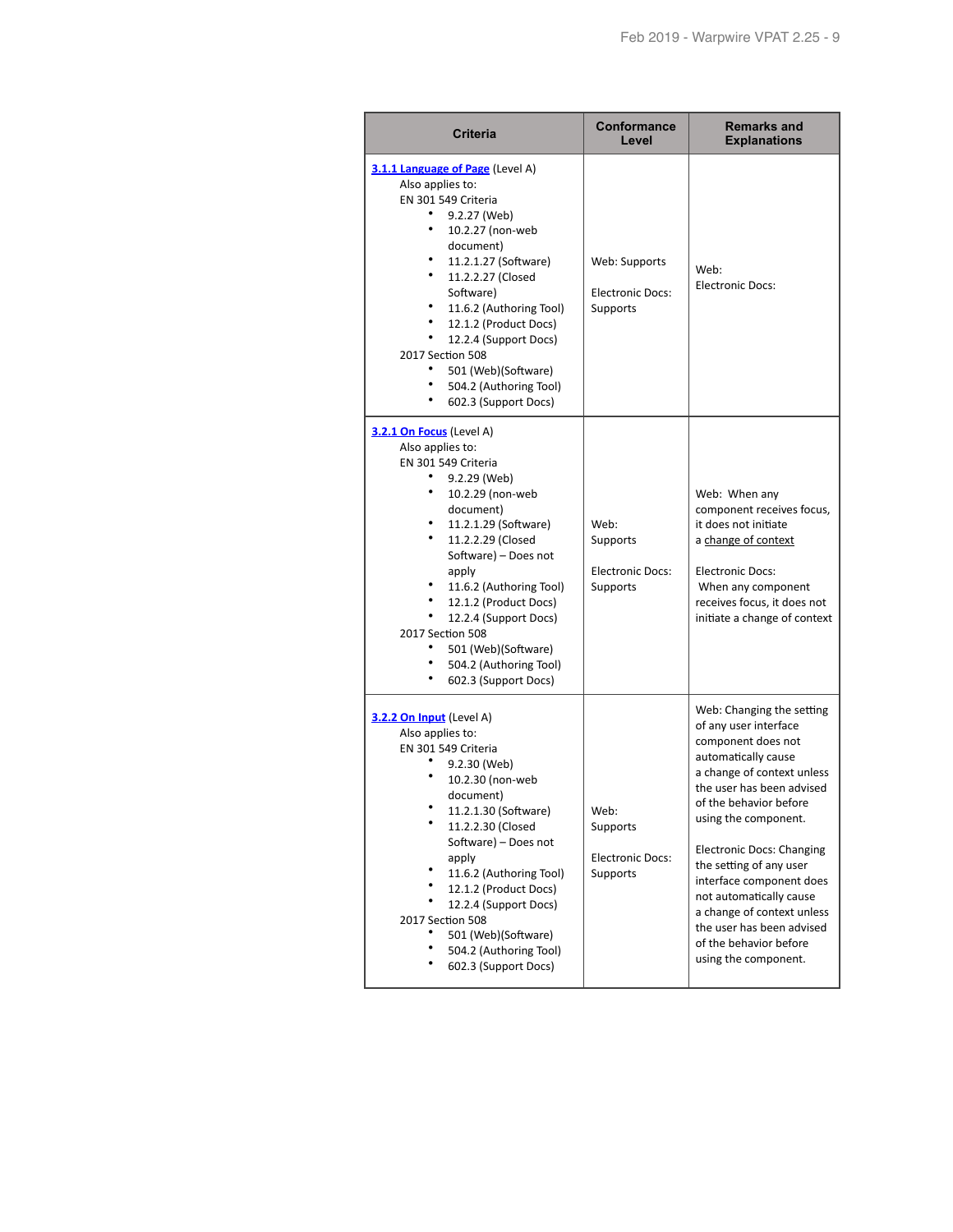| <b>Criteria</b>                                                                                                                                                                                                                                                                                                                                                                                           | <b>Conformance</b><br>Level                                 | <b>Remarks and</b><br><b>Explanations</b>                                                                                                                                                                                                                                                                                                           |
|-----------------------------------------------------------------------------------------------------------------------------------------------------------------------------------------------------------------------------------------------------------------------------------------------------------------------------------------------------------------------------------------------------------|-------------------------------------------------------------|-----------------------------------------------------------------------------------------------------------------------------------------------------------------------------------------------------------------------------------------------------------------------------------------------------------------------------------------------------|
| 3.3.1 Error Identification (Level A)<br>Also applies to:<br>EN 301 549 Criteria<br>9.2.33 (Web)<br>10.2.33 (non-web<br>document)<br>11.2.1.33 (Software)<br>11.2.2.33 (Closed<br>Software)<br>11.6.2 (Authoring Tool)<br>12.1.2 (Product Docs)<br>٠<br>12.2.4 (Support Docs)<br>2017 Section 508<br>٠<br>501 (Web)(Software)<br>٠<br>504.2 (Authoring Tool)<br>602.3 (Support Docs)                       | Web: Supports<br><b>Electronic Docs:</b><br>Supports        | Web: Users receive a<br>message if a form is filled<br>out incorrectly<br>Electronic Docs: Users<br>receive a message if a<br>form is filled out<br>incorrectly                                                                                                                                                                                     |
| 3.3.2 Labels or Instructions (Level A)<br>Also applies to:<br>EN 301 549 Criteria<br>9.2.34 (Web)<br>٠<br>10.2.34 (non-web<br>document)<br>11.2.1.34 (Software)<br>٠<br>11.2.2.34 (Closed<br>Software) - Does not<br>apply<br>11.6.2 (Authoring Tool)<br>12.1.2 (Product Docs)<br>12.2.4 (Support Docs)<br>2017 Section 508<br>501 (Web)(Software)<br>504.2 (Authoring Tool)<br>٠<br>602.3 (Support Docs) | Web: Supports<br><b>Electronic Docs:</b><br><b>Supports</b> | Web: Labels or instructions<br>are provided when content<br>requires user input<br>Electronic Docs: Labels or<br>instructions are provided<br>when content requires<br>user input                                                                                                                                                                   |
| 4.1.1 Parsing (Level A)<br>Also applies to:<br>EN 301 549 Criteria<br>9.2.37 (Web)<br>10.2.37 (non-web<br>document)<br>11.2.1.37 (Software)<br>11.2.2.37 (Closed<br>Software) - Does not<br>apply<br>11.6.2 (Authoring Tool)<br>12.1.2 (Product Docs)<br>12.2.4 (Support Docs)<br>2017 Section 508<br>501 (Web)(Software)<br>504.2 (Authoring Tool)<br>602.3 (Support Docs)                               | Web: Supports<br><b>Electronic Docs:</b><br><b>Supports</b> | Web: In content<br>implemented using<br>markup languages,<br>elements have complete<br>start and end tags,<br>elements are nested<br>according to their<br>specifications, elements do<br>not contain duplicate<br>attributes, and any IDs are<br>unique, except where the<br>specifications allow these<br>features.<br>Electronic Docs: See above |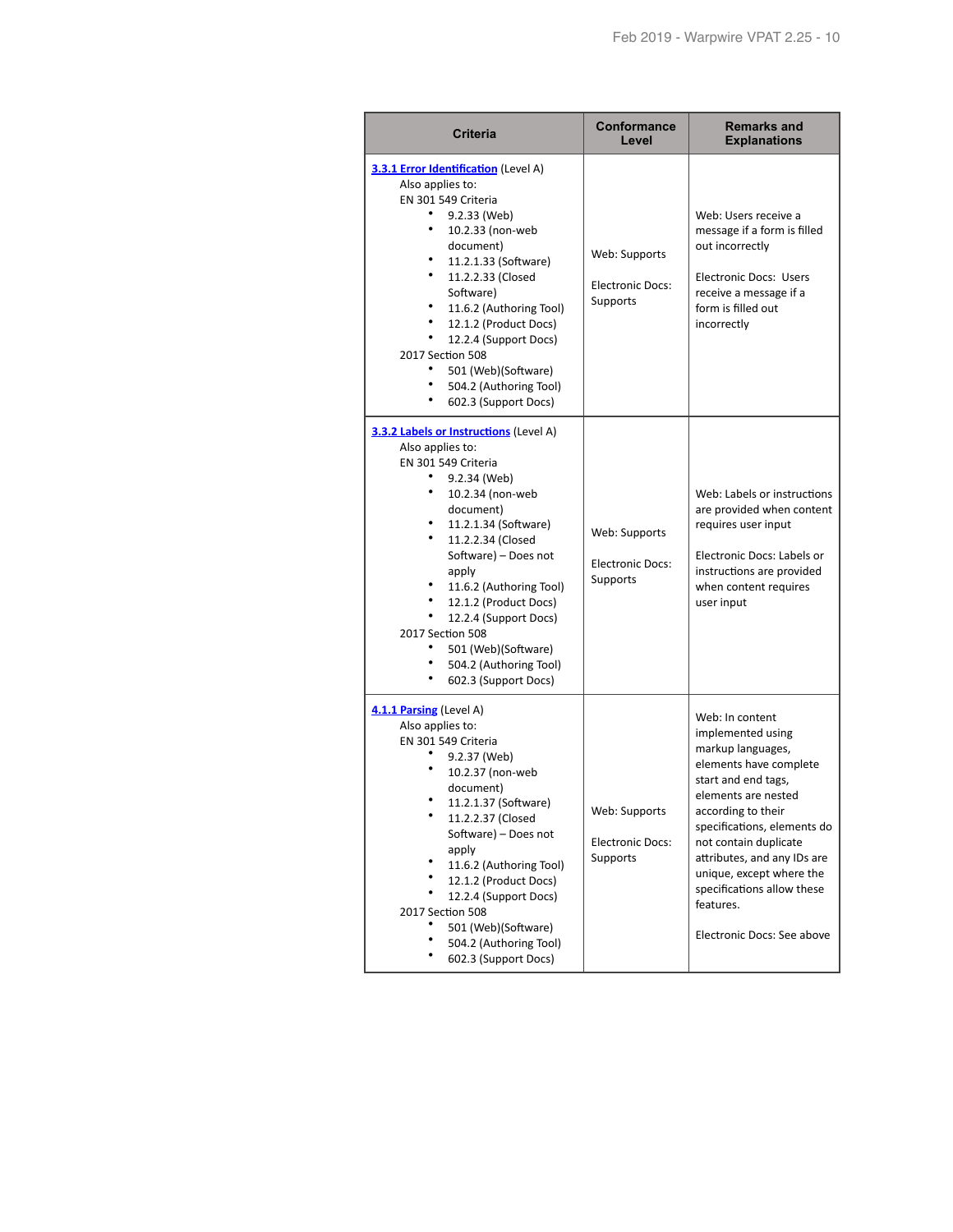| <b>Criteria</b>                                                                                                                                                                                                                                                                                                                                                                       | Conformance<br>Level                                 | <b>Remarks and</b><br><b>Explanations</b> |
|---------------------------------------------------------------------------------------------------------------------------------------------------------------------------------------------------------------------------------------------------------------------------------------------------------------------------------------------------------------------------------------|------------------------------------------------------|-------------------------------------------|
| 4.1.2 Name, Role, Value (Level A)<br>Also applies to:<br>EN 301 549 Criteria<br>9.2.38 (Web)<br>10.2.38 (non-web<br>document)<br>11.2.1.38 (Software)<br>11.2.2.38 (Closed<br>Software) - Does not<br>apply<br>11.6.2 (Authoring Tool)<br>12.1.2 (Product Docs)<br>12.2.4 (Support Docs)<br>2017 Section 508<br>501 (Web)(Software)<br>504.2 (Authoring Tool)<br>602.3 (Support Docs) | Web: Supports<br><b>Electronic Docs:</b><br>Supports | Web:<br><b>Electronic Docs:</b>           |

#### **Table 2: Success Criteria, Level AA**

п

| <b>Criteria</b>                                                                                                                                                                                                                                                                                                                                                                                                 | <b>Conformanc</b><br>e Level                        | <b>Remarks and</b><br><b>Explanations</b>                                                                                                                                                                                                                                                         |
|-----------------------------------------------------------------------------------------------------------------------------------------------------------------------------------------------------------------------------------------------------------------------------------------------------------------------------------------------------------------------------------------------------------------|-----------------------------------------------------|---------------------------------------------------------------------------------------------------------------------------------------------------------------------------------------------------------------------------------------------------------------------------------------------------|
| 1.2.4 Captions (Live) (Level AA)<br>Also applies to:<br>EN 301 549 Criteria<br>٠<br>9.2.5 (Web)<br>10.2.5 (non-web<br>document)<br>11.2.1.5 (Software)<br>11.2.2.5 (Closed<br>Software) - Does not<br>apply<br>11.6.2 (Authoring Tool)<br>12.1.2 (Product Docs)<br>12.2.4 (Support Docs)<br>2017 Section 508<br>501 (Web)(Software)<br>504.2 (Authoring Tool)<br>602.3 (Support Docs)                           | Web: n/s<br>Electronic<br>Docs: n/a                 | Web:<br>Warpwire itself does not have<br>live content. For user-<br>uploaded content, live<br>captioning is not a provided<br>feature. However, users can<br>upload captions to previously-<br>recorded live broadcasts in<br>their "Video on Demand"<br>form.                                    |
| <b>1.2.5 Audio Description (Prerecorded)</b><br>(Level AA)<br>Also applies to:<br>EN 301 549 Criteria<br>9.2.6 (Web)<br>10.2.6 (non-web<br>document)<br>11.2.1.6 (Software)<br>٠<br>11.2.2.6 (Closed<br>Software) - Does not<br>apply<br>11.6.2 (Authoring Tool)<br>12.1.2 (Product Docs)<br>12.2.4 (Support Docs)<br>2017 Section 508<br>501 (Web)(Software)<br>504.2 (Authoring Tool)<br>602.3 (Support Docs) | Web:<br>Supports<br>Electronic<br>Docs:<br>Supports | Web: While audio description<br>is not required for all user-<br>uploaded prerecorded<br>content, audio description can<br>be added by client to their<br>multimedia assets at their<br>discretion.<br>Electronic Docs: Videos on<br>Warpwire's website have all<br>information provided in audio |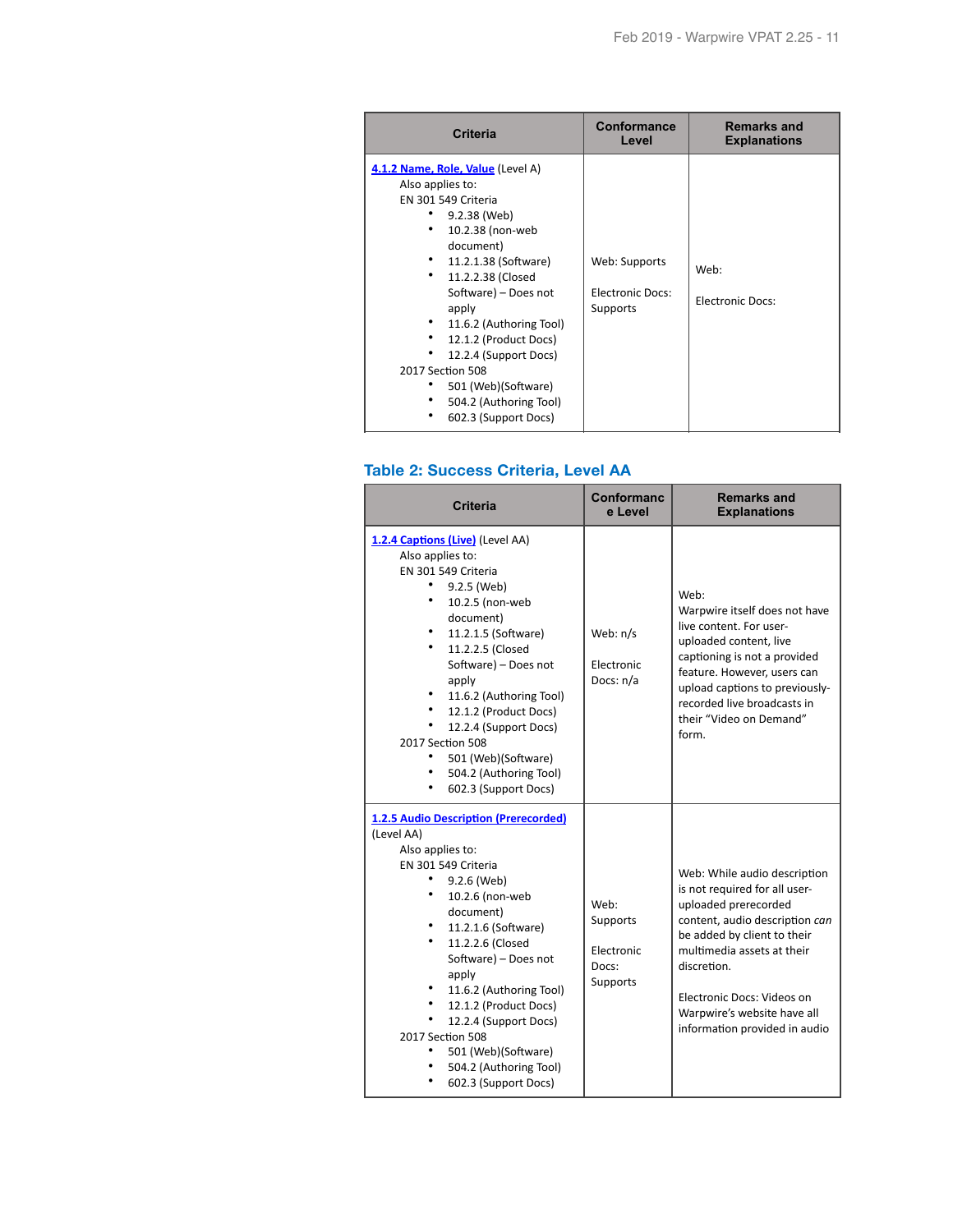| <b>Criteria</b>                                                                                                                                                                                                                                                                                                                                                                                                  | Conformanc<br>e Level                                                                                            | <b>Remarks and</b><br><b>Explanations</b>                                                                                                                                                                 |
|------------------------------------------------------------------------------------------------------------------------------------------------------------------------------------------------------------------------------------------------------------------------------------------------------------------------------------------------------------------------------------------------------------------|------------------------------------------------------------------------------------------------------------------|-----------------------------------------------------------------------------------------------------------------------------------------------------------------------------------------------------------|
| 1.4.3 Contrast (Minimum) (Level AA)<br>Also applies to:<br>EN 301 549 Criteria<br>9.2.12 (Web)<br>٠<br>10.2.12 (non-web<br>document)<br>٠<br>11.2.1.12 (Software)<br>11.2.2.12 (Closed<br>Software) - Does not<br>apply<br>11.6.2 (Authoring Tool)<br>٠<br>12.1.2 (Product Docs)<br>12.2.4 (Support Docs)<br>2017 Section 508<br>٠<br>501 (Web)(Software)<br>٠<br>504.2 (Authoring Tool)<br>602.3 (Support Docs) | Web:<br>Supports<br>Electronic<br>Docs:<br><b>Supports</b>                                                       | Web:<br><b>Electronic Docs:</b>                                                                                                                                                                           |
| <b>1.4.4 Resize text</b> (Level AA)<br>Also applies to:<br>EN 301 549 Criteria<br>9.2.13 (Web)<br>٠<br>10.2.13 (non-web<br>document)<br>٠<br>11.2.1.13 (Software)<br>٠<br>11.2.2.13 (Closed<br>Software)<br>٠<br>11.6.2 (Authoring Tool)<br>٠<br>12.1.2 (Product Docs)<br>12.2.4 (Support Docs)<br>2017 Section 508<br>٠<br>501 (Web)(Software)<br>504.2 (Authoring Tool)<br>٠<br>602.3 (Support Docs)           | Web:<br>functionality<br>Supports<br><b>Electronic Docs:</b><br>Electronic<br>Docs:<br>Supports<br>functionality | Web: Text can be resized up to<br>200% without loss of<br>Text can be resized up to<br>200% without loss of                                                                                               |
| <b>1.4.5 Images of Text</b> (Level AA)<br>Also applies to:<br>EN 301 549 Criteria<br>9.2.14 (Web)<br>10.2.14 (non-web<br>document)<br>11.2.1.14 (Software)<br>11.2.2.14 (Closed<br>Software) - Does not<br>apply<br>11.6.2 (Authoring Tool)<br>12.1.2 (Product Docs)<br>12.2.4 (Support Docs)<br>2017 Section 508<br>501 (Web)(Software)<br>504.2 (Authoring Tool)<br>602.3 (Support Docs)                       | Web:<br>Supports<br>Electronic<br>Docs:<br><b>Supports</b>                                                       | Web: Text is always used to<br>convey information<br><b>Electronic Docs:</b><br>Text is always used to convey<br>information. Any information<br>conveyed in images is<br>conveyed, in parallel, in text. |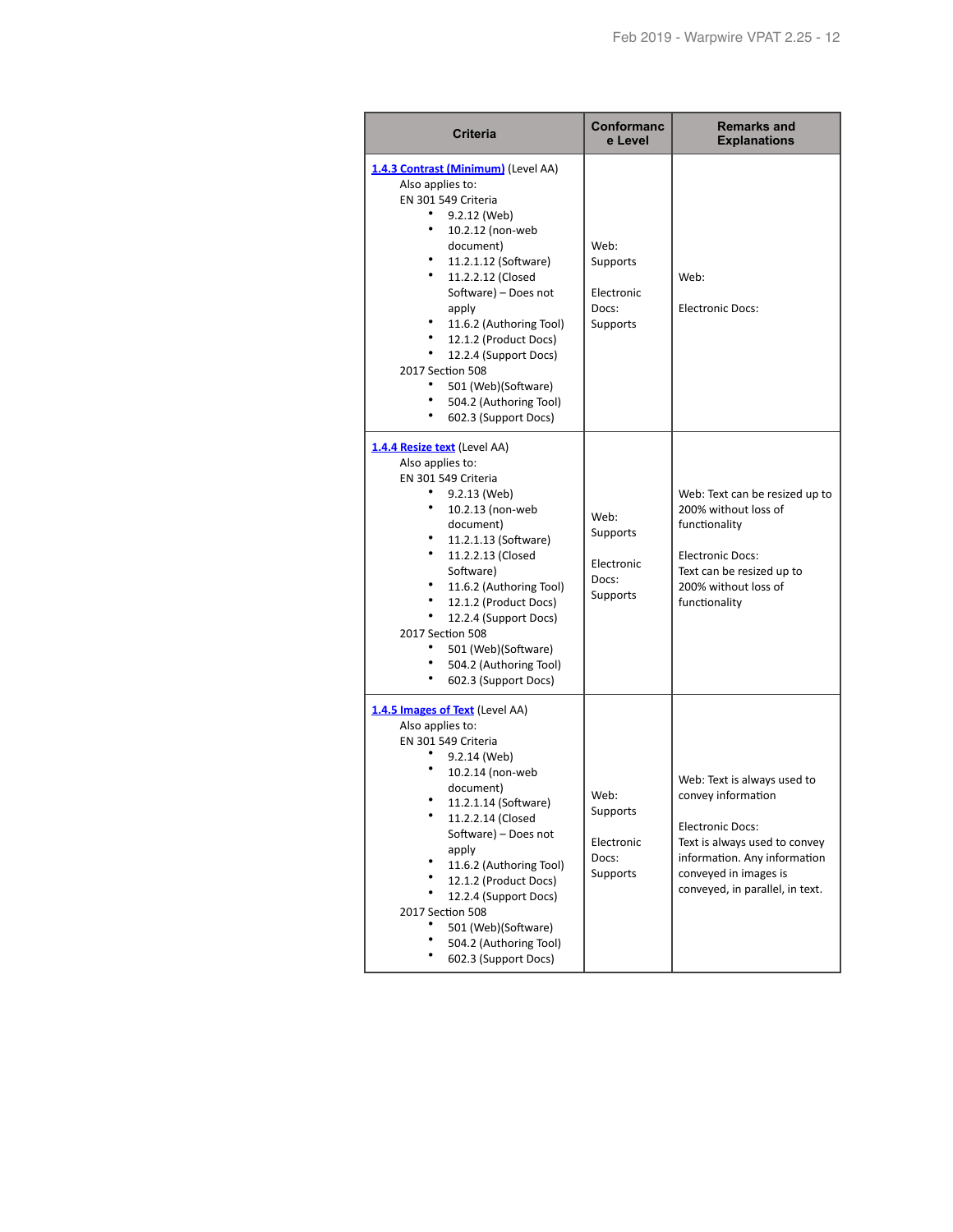| <b>Criteria</b>                                                                                                                                                                                                                                                                                                                                                                                                                                                                                                                                 | Conformanc<br>e Level                               | <b>Remarks and</b><br><b>Explanations</b>                                                                                                                                                                                                |
|-------------------------------------------------------------------------------------------------------------------------------------------------------------------------------------------------------------------------------------------------------------------------------------------------------------------------------------------------------------------------------------------------------------------------------------------------------------------------------------------------------------------------------------------------|-----------------------------------------------------|------------------------------------------------------------------------------------------------------------------------------------------------------------------------------------------------------------------------------------------|
| 2.4.5 Multiple Ways (Level AA)<br>Also applies to:<br>EN 301 549 Criteria<br>9.2.24 (Web)<br>٠<br>10.2.24 (non-web<br>document) - Does not<br>apply<br>11.2.1.24 (Software) -<br>Does not apply<br>$\bullet$<br>11.2.2.24 (Closed<br>Software) - Does not<br>apply<br>11.6.2 (Authoring Tool)<br>12.1.2 (Product Docs)<br>$\bullet$<br>12.2.4 (Support Docs)<br>2017 Section 508<br>501 (Web)(Software) -<br>Does not apply to non-<br>web software<br>504.2 (Authoring Tool)<br>$602.3$ (Support Docs) –<br>Does not apply to non-<br>web docs | Web:<br>Supports<br>Electronic<br>Docs:<br>Supports | Web: Users can navigate to<br>various pages from multiple<br>places, with multiple<br>navigation interfaces<br><b>Electronic Docs:</b><br>There are multiple navigations<br>systems for navigating to<br>support documentation<br>pages. |
| 2.4.6 Headings and Labels (Level AA)<br>Also applies to:<br>EN 301 549 Criteria<br>$\bullet$<br>9.2.25 (Web)<br>٠<br>10.2.25 (non-web<br>document)<br>11.2.1.25 (Software)<br>٠<br>11.2.2.25 (Closed<br>Software) - Does not<br>apply<br>11.6.2 (Authoring Tool)<br>12.1.2 (Product Docs)<br>$\bullet$<br>12.2.4 (Support Docs)<br>2017 Section 508<br>501 (Web)(Software)<br>504.2 (Authoring Tool)<br>602.3 (Support Docs)                                                                                                                    | Web:<br>Supports<br>Electronic<br>Docs:<br>Supports | Web: Headings and labels<br>provide accurate context for<br>content that follows<br><b>Electronic Docs:</b><br>Headings and labels provide<br>accurate context for content<br>that follows                                               |
| 2.4.7 Focus Visible (Level AA)<br>Also applies to:<br>EN 301 549 Criteria<br>9.2.26 (Web)<br>10.2.26 (non-web<br>document)<br>11.2.1.26 (Software)<br>11.2.2.26 (Closed<br>Software) - Does not<br>apply<br>11.6.2 (Authoring Tool)<br>12.1.2 (Product Docs)<br>12.2.4 (Support Docs)<br>2017 Section 508<br>501 (Web)(Software)<br>504.2 (Authoring Tool)<br>602.3 (Support Docs)                                                                                                                                                              | Web:<br>Supports<br>Electronic<br>Docs:<br>Supports | Web: When navigating via<br>keyboard, focus item is clearly<br>visible.<br><b>Electronic Docs:</b><br>When navigating via keyboard,<br>focus item is clearly visible.                                                                    |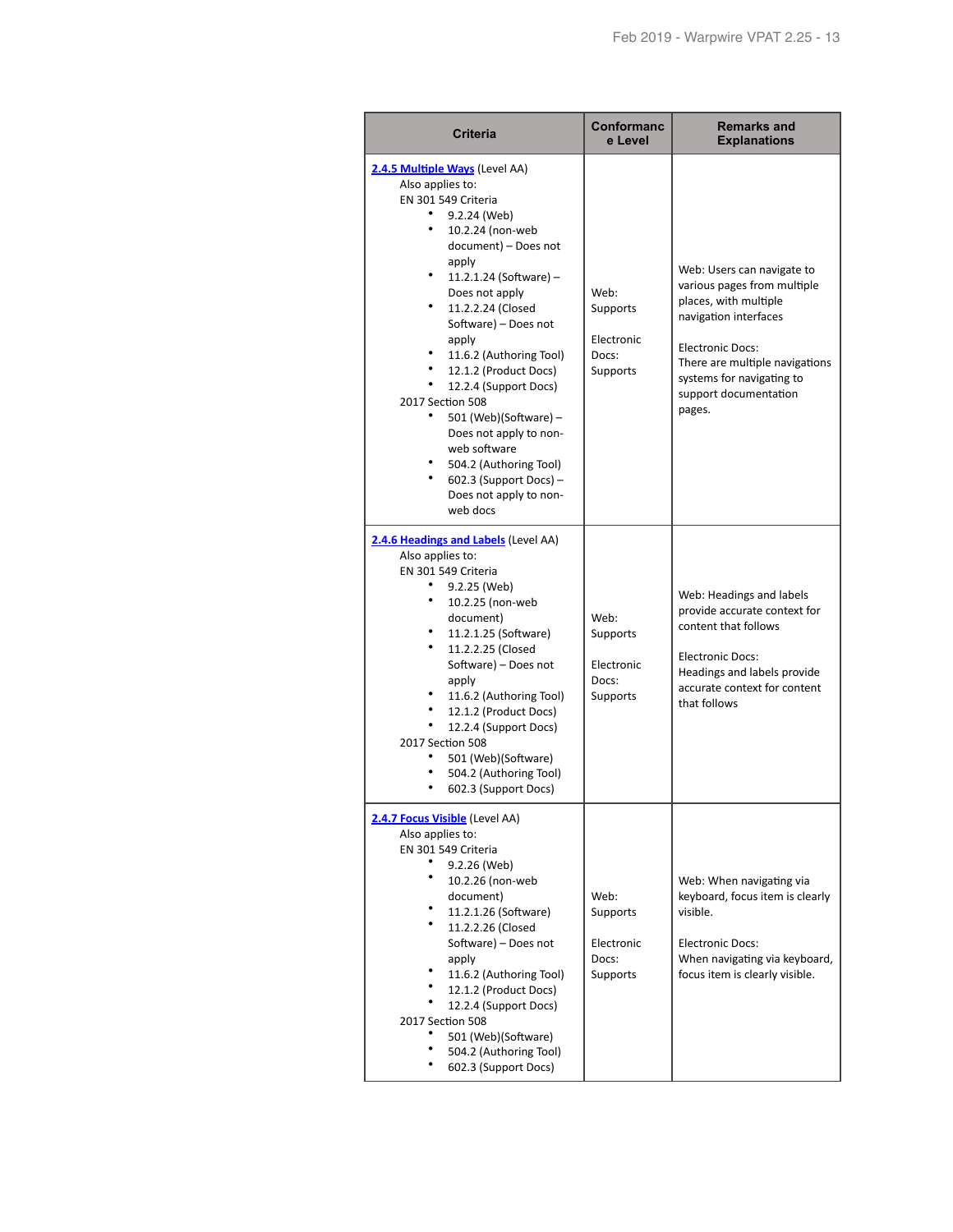| <b>Criteria</b>                                                                                                                                                                                                                                                                                                                                                                                                                                                                                                               | Conformanc<br>e Level                                      | <b>Remarks and</b><br><b>Explanations</b>                                                                                                                              |
|-------------------------------------------------------------------------------------------------------------------------------------------------------------------------------------------------------------------------------------------------------------------------------------------------------------------------------------------------------------------------------------------------------------------------------------------------------------------------------------------------------------------------------|------------------------------------------------------------|------------------------------------------------------------------------------------------------------------------------------------------------------------------------|
| 3.1.2 Language of Parts (Level AA)<br>Also applies to:<br>EN 301 549 Criteria<br>9.2.28 (Web)<br>٠<br>10.2.28 (non-web<br>document)<br>11.2.1.28 (Software) -<br>Does not apply<br>11.2.2.28 (Closed<br>Software) - Does not<br>apply<br>11.6.2 (Authoring Tool)<br>12.1.2 (Product Docs)<br>12.2.4 (Support Docs)<br>2017 Section 508<br>501 (Web)(Software)<br>504.2 (Authoring Tool)<br>٠<br>602.3 (Support Docs)                                                                                                          | Web: n/a<br>Electronic<br>Docs:<br>n/a                     | Web: Our application is only<br>available in English<br>Electronic Docs: All of our<br>documents are only available<br>in English.                                     |
| 3.2.3 Consistent Navigation (Level AA)<br>Also applies to:<br>EN 301 549 Criteria<br>9.2.31 (Web)<br>٠<br>10.2.31 (non-web<br>document) - Does not<br>apply<br>11.2.1.31 (Software) -<br>Does not apply<br>11.2.2.31 (Closed<br>Software) - Does not<br>apply<br>11.6.2 (Authoring Tool)<br>12.1.2 (Product Docs)<br>12.2.4 (Support Docs)<br>2017 Section 508<br>501 (Web)(Software) -<br>Does not apply to non-<br>web software<br>504.2 (Authoring Tool)<br>$602.3$ (Support Docs) –<br>Does not apply to non-<br>web docs | Web:<br>Supports<br>Electronic<br>Docs:<br><b>Supports</b> | Web: Navigation paradigm is<br>consistent across the<br>application<br><b>Electronic Docs:</b><br>Navigation paradigm is<br>consistent across the website<br>documents |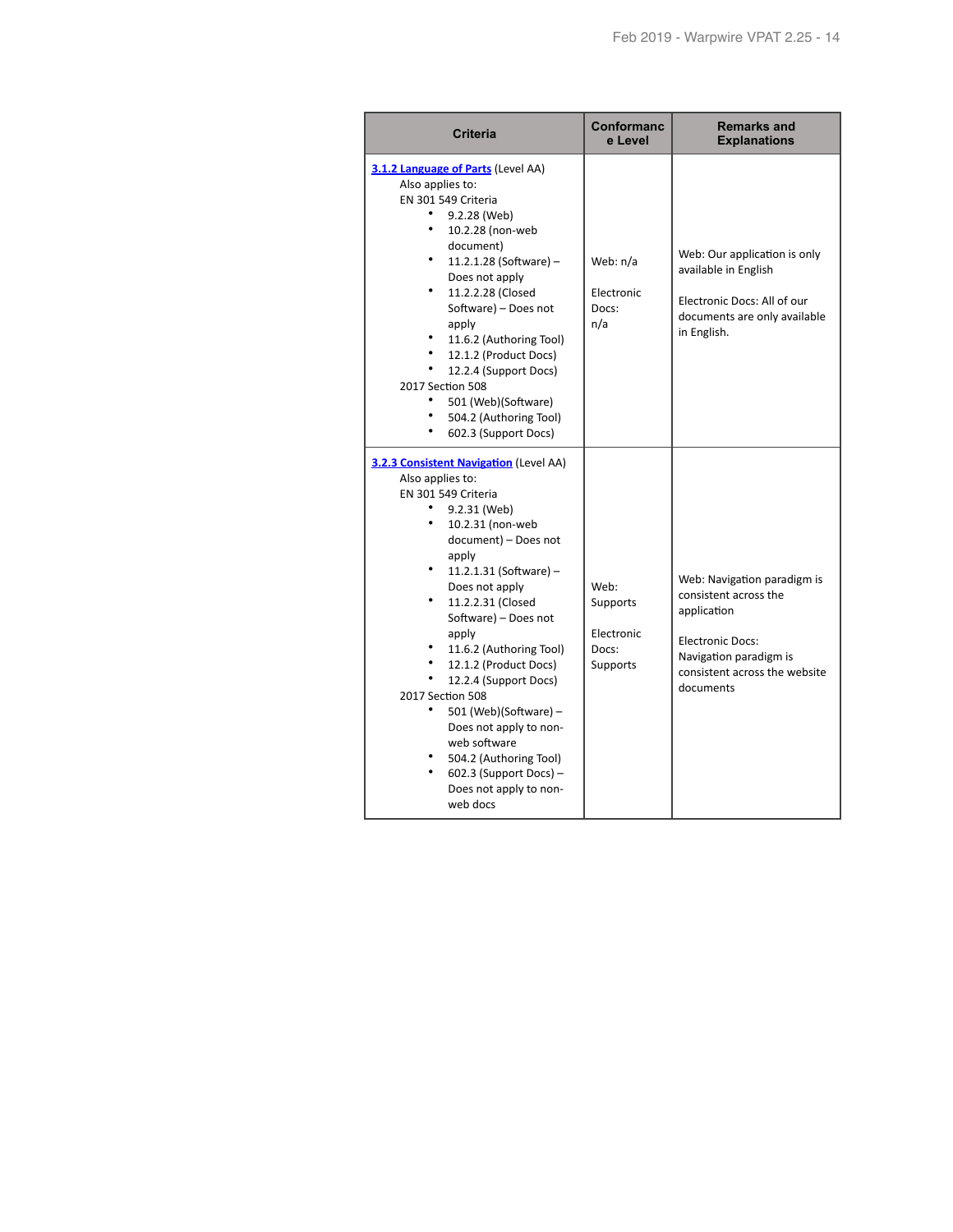| <b>Criteria</b>                                                                                                                                                                                                                                                                                                                                                                                                                                                                                                                                                    | Conformanc<br>e Level                               | <b>Remarks and</b><br><b>Explanations</b>                                                                                                                                                                                                           |
|--------------------------------------------------------------------------------------------------------------------------------------------------------------------------------------------------------------------------------------------------------------------------------------------------------------------------------------------------------------------------------------------------------------------------------------------------------------------------------------------------------------------------------------------------------------------|-----------------------------------------------------|-----------------------------------------------------------------------------------------------------------------------------------------------------------------------------------------------------------------------------------------------------|
| 3.2.4 Consistent Identification (Level<br>AA)<br>Also applies to:<br>EN 301 549 Criteria<br>٠<br>9.2.32 (Web)<br>10.2.32 (non-web<br>document) - Does not<br>apply<br>٠<br>11.2.1.32 (Software) -<br>Does not apply<br>٠<br>11.2.2.32 (Closed<br>Software) - Does not<br>apply<br>٠<br>11.6.2 (Authoring Tool)<br>٠<br>12.1.2 (Product Docs)<br>٠<br>12.2.4 (Support Docs)<br>2017 Section 508<br>501 (Web)(Software) -<br>Does not apply to non-<br>web software<br>504.2 (Authoring Tool)<br>٠<br>$602.3$ (Support Docs) -<br>Does not apply to non-<br>web docs | Web:<br>Supports<br>Electronic<br>Docs:<br>Supports | Web: Components that have<br>the same functionality within<br>a set of Web pages are<br>identified consistently.<br>Electronic Docs: Components<br>that have the same<br>functionality within a set of<br>Web pages are identified<br>consistently. |
| <b>3.3.3 Error Suggestion</b> (Level AA)<br>Also applies to:<br>EN 301 549 Criteria<br>9.2.35 (Web)<br>٠<br>10.2.35 (non-web<br>document)<br>11.2.1.35 (Software)<br>11.2.2.35 (Closed<br>Software) - Does not<br>apply<br>11.6.2 (Authoring Tool)<br>٠<br>12.1.2 (Product Docs)<br>٠<br>12.2.4 (Support Docs)<br>2017 Section 508<br>501 (Web)(Software)<br>504.2 (Authoring Tool)<br>602.3 (Support Docs)                                                                                                                                                        | Web:<br>Supports<br>Electronic<br>Docs:<br>n/a      | Web: Fields which employ<br>controlled vocabularies offer<br>input suggestions. Otherwise,<br>Warpwire is browser-based<br>and relies on browser-<br>included search/spelling<br>suggestions<br>Electronic Docs: n/a                                |
| 3.3.4 Error Prevention (Legal, Financial,<br>Data) (Level AA)<br>Also applies to:<br>EN 301 549 Criteria<br>9.2.36 (Web)<br>10.2.36 (non-web<br>document)<br>11.2.1.36 (Software)<br>11.2.2.36 (Closed<br>Software) - Does not<br>apply<br>11.6.2 (Authoring Tool)<br>12.1.2 (Product Docs)<br>12.2.4 (Support Docs)<br>2017 Section 508<br>501 (Web)(Software)<br>504.2 (Authoring Tool)<br>602.3 (Support Docs)                                                                                                                                                  | Web:<br>Supports<br>Electronic<br>Docs:<br>n/a      | Web: Any destructive choices<br>require review/verification<br><b>Electronic Docs:</b><br>n/a                                                                                                                                                       |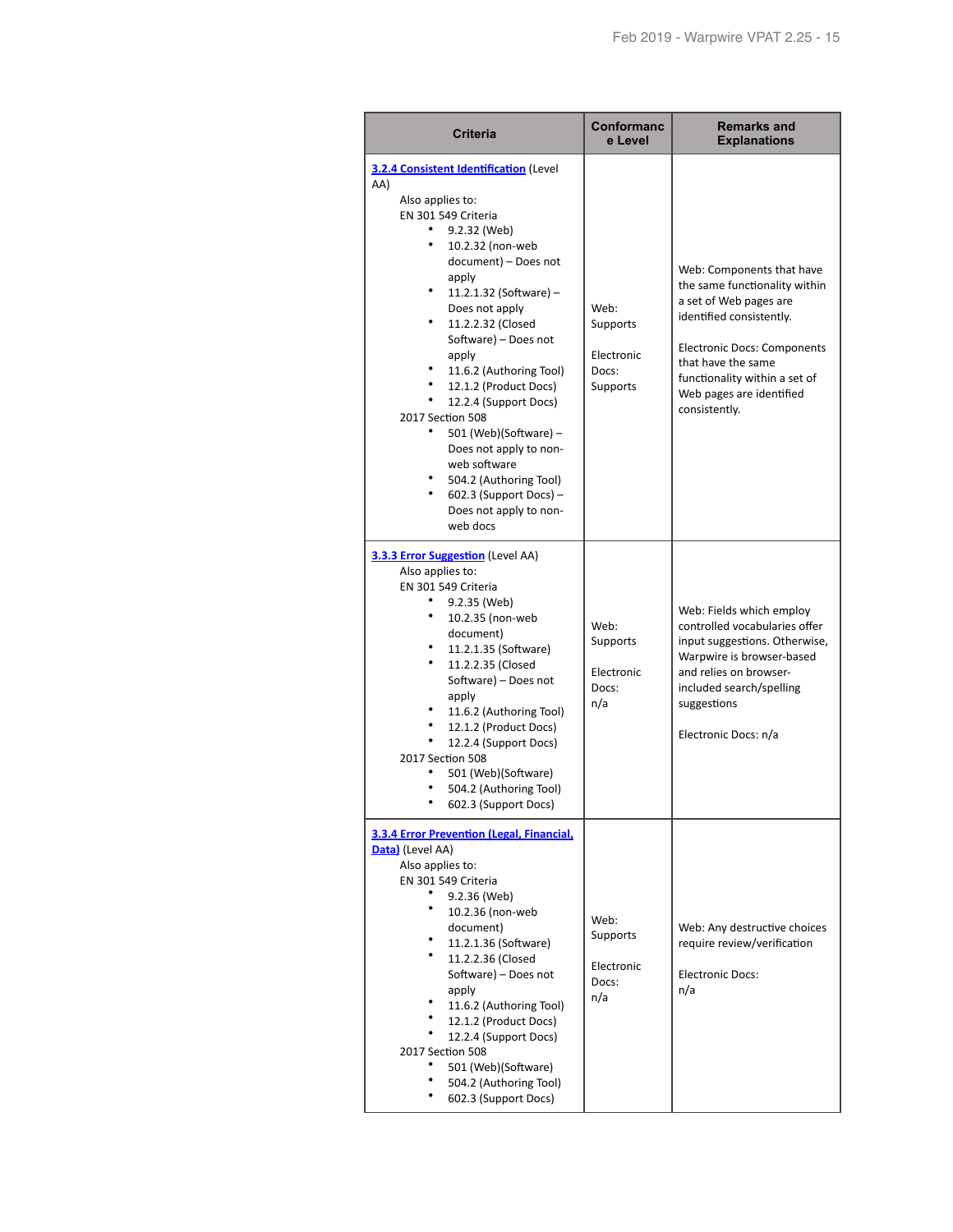## **Table 3: Success Criteria, Level AAA**

| <b>Criteria</b>                                                                                                                                                          | <b>Conformanc</b><br>e Level        | <b>Remarks and</b><br><b>Explanations</b>                                                                                                                                                |
|--------------------------------------------------------------------------------------------------------------------------------------------------------------------------|-------------------------------------|------------------------------------------------------------------------------------------------------------------------------------------------------------------------------------------|
| 1.2.6 Sign Language (Prerecorded)<br>(Level AAA)<br>Also applies to:<br>EN 301 549 Criteria - Does not<br>apply<br>2017 Section 508 - Does not apply                     | Web: Does<br>not Support            | Web:                                                                                                                                                                                     |
| <b>1.2.7 Extended Audio Description</b><br>(Prerecorded) (Level AAA)<br>Also applies to:<br>EN 301 549 Criteria - Does not<br>apply<br>2017 Section 508 - Does not apply | Web: Does<br>not Support            | Web:                                                                                                                                                                                     |
| 1.2.8 Media Alternative (Prerecorded)<br>(Level AAA)<br>Also applies to:<br>EN 301 549 Criteria - Does not<br>apply<br>2017 Section 508 - Does not apply                 | Web:<br>Supports with<br>exceptions | Web: While transcripts are<br>supported for all video and<br>audio content, clients upload<br>their own files and are not<br>required to add transcripts                                 |
| 1.2.9 Audio-only (Live) (Level AAA)<br>Also applies to:<br>EN 301 549 Criteria- Does not<br>apply<br>2017 Section 508 - Does not apply                                   | Web:<br>Supports with<br>exceptions | Web: While transcripts are<br>supported for all audio<br>content, clients upload their<br>own files and are not required<br>to add transcripts                                           |
| 1.4.6 Contrast Enhanced (Level AAA)<br>Also applies to:<br>EN 301 549 Criteria - Does not<br>apply<br>2017 Section 508 - Does not apply                                  | Web:<br>Supports with<br>exceptions | Web: Most of the website<br>meets the requirements                                                                                                                                       |
| 1.4.7 Low or No Background Audio<br>(Level AAA)<br>Also applies to:<br>EN 301 549 Criteria - Does not<br>apply<br>2017 Section 508 - Does not apply                      | Web:<br>Supports with<br>execptions | Web: All of the video and<br>audio content created by<br>Warpwire has low/no<br>background noise. However,<br>we do not audit client-<br>uploaded assets for<br>background noise levels. |
| <b>1.4.8 Visual Presentation</b> (Level AAA)<br>Also applies to:<br>EN 301 549 Criteria - Does not<br>apply<br>2017 Section 508 - Does not apply                         | Web: Does<br>not support            | Web:                                                                                                                                                                                     |
| 1.4.9 Images of Text (No Exception)<br><b>Control</b> (Level AAA)<br>Also applies to:<br>EN 301 549 Criteria - Does not<br>apply<br>2017 Section 508 - Does not apply    | Web:<br>Supports                    | Web: Images of text are only<br>used for pure decoration or<br>where a particular<br>presentation<br>of text is essential to the<br>information being conveyed.                          |
| 2.1.3 Keyboard (No Exception) (Level<br>AAA)<br>Also applies to:<br>EN 301 549 Criteria - Does not<br>apply<br>2017 Section 508 - Does not apply                         | Web:                                | Web:                                                                                                                                                                                     |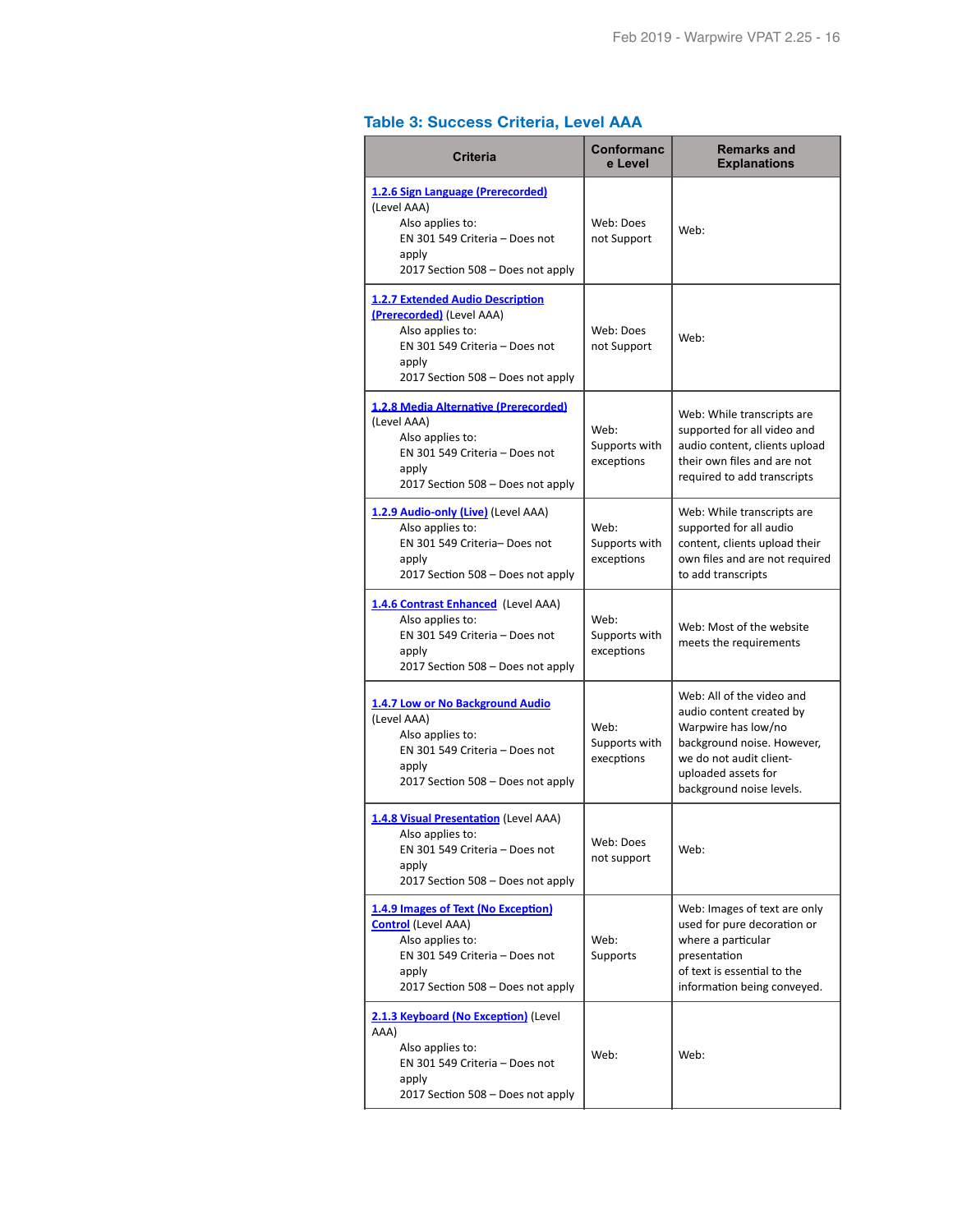| <b>Criteria</b>                                                                                                                                   | <b>Conformanc</b><br>e Level        | <b>Remarks and</b><br><b>Explanations</b>                                                                                                         |
|---------------------------------------------------------------------------------------------------------------------------------------------------|-------------------------------------|---------------------------------------------------------------------------------------------------------------------------------------------------|
| 2.2.3 No Timing (Level AAA)<br>Also applies to:<br>EN 301 549 Criteria - Does not<br>apply<br>2017 Section 508 - Does not apply                   | Web:<br>Supports                    | Web: No elements of the<br>software use time limits                                                                                               |
| 2.2.4 Interruptions (Level AAA)<br>Also applies to:<br>EN 301 549 Criteria - Does not<br>apply<br>2017 Section 508 - Does not apply               | Web:<br><b>Supports</b>             | Web: Not applicable, there<br>are no interruptions/<br>notifications in the application                                                           |
| 2.2.5 Re-authenticating (Level AAA)<br>Also applies to:<br>EN 301 549 Criteria - Does not<br>apply<br>2017 Section 508 - Does not apply           | Web:<br>Supports                    | Web: Video watch position<br>information is stored across<br>sessions                                                                             |
| 2.3.2 Three Flashes (Level AAA)<br>Also applies to:<br>EN 301 549 Criteria - Does not<br>apply<br>2017 Section 508 - Does not apply               | Web:<br>Supports with<br>exceptions | Web: No content created by<br>Warpwire contains three or<br>more flashes within one<br>second. However, we do not<br>audit client-uploaded video. |
| 2.4.8 Location (Level AAA)<br>Also applies to:<br>EN 301 549 Criteria - Does not<br>apply<br>2017 Section 508 - Does not apply                    | Web:<br>Supports                    | Web: Sitemaps and or<br>breadcrumb trails and page<br>headings/labels provide<br>location information to users                                    |
| 2.4.9 Link Purpose (Link Only) (Level<br>AAA)<br>Also applies to:<br>EN 301 549 Criteria - Does not<br>apply<br>2017 Section 508 - Does not apply | Web:<br>Supports                    | Web: All links are information<br>rich or labeled.                                                                                                |
| 2.4.10 Section Headings (Level AAA)<br>Also applies to:<br>EN 301 549 Criteria - Does not<br>apply<br>2017 Section 508 - Does not apply           | Web:<br>Supports                    | Web: n/a for application, but<br>section headings are used<br>where relevant for all<br>documentation                                             |
| 3.1.3 Unusual Words (Level AAA)<br>Also applies to:<br>EN 301 549 Criteria - Does not<br>apply<br>2017 Section 508 - Does not apply               | Web: Does<br>not support            | Web:                                                                                                                                              |
| 3.1.4 Abbreviations (Level AAA)<br>Also applies to:<br>EN 301 549 Criteria - Does not<br>apply<br>2017 Section 508 - Does not apply               | Web:<br>Supports with<br>exceptions | Web: First use of acronym on<br>any given page is defined                                                                                         |
| 3.1.5 Reading Level (Level AAA)<br>Also applies to:<br>EN 301 549 Criteria - Does not<br>apply<br>2017 Section 508 - Does not apply               | Web: Does<br>not support            | Web:                                                                                                                                              |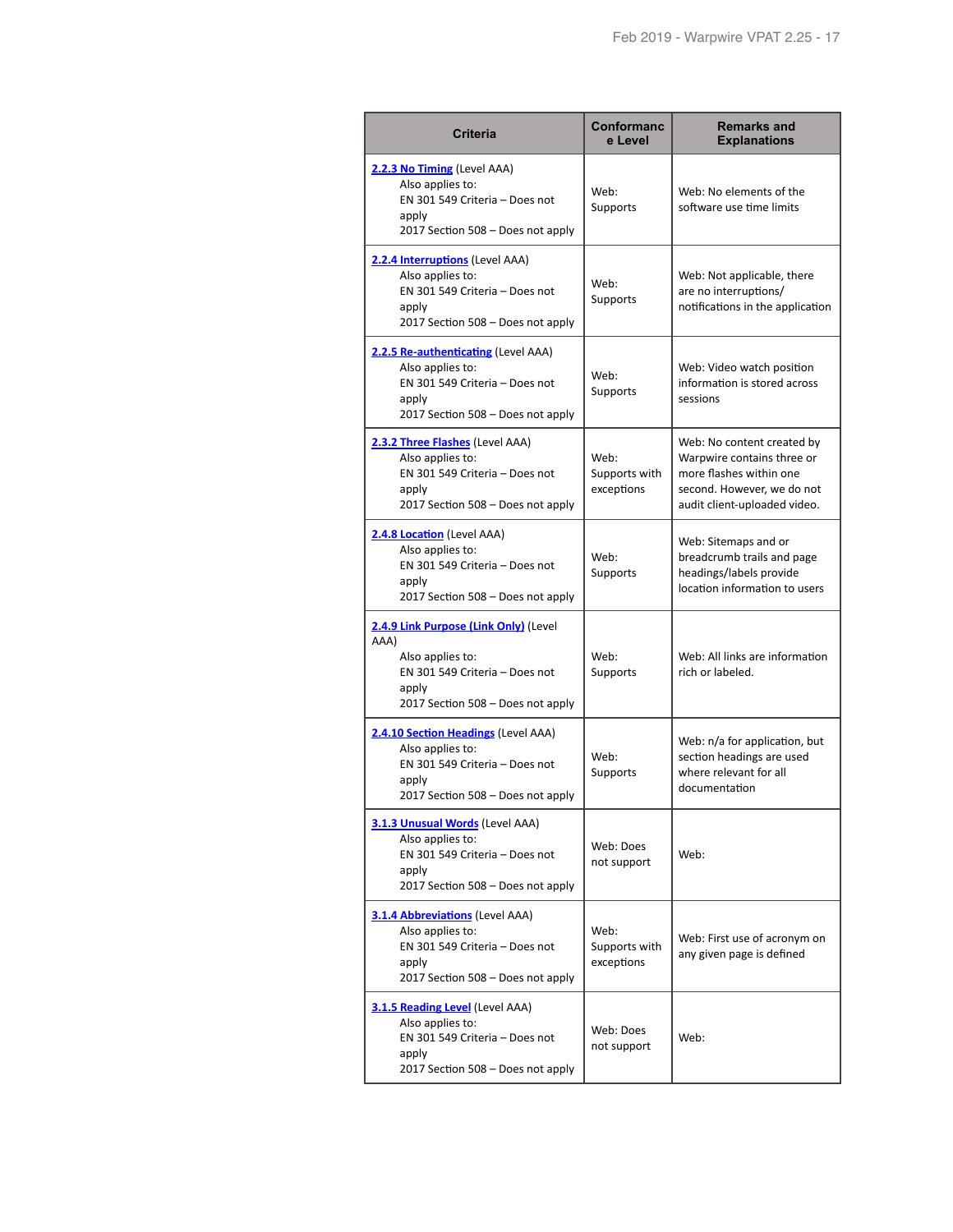| <b>Criteria</b>                                                                                                                              | Conformanc<br>e Level               | <b>Remarks and</b><br><b>Explanations</b>                                         |
|----------------------------------------------------------------------------------------------------------------------------------------------|-------------------------------------|-----------------------------------------------------------------------------------|
| <b>3.1.6 Pronunciation (Level AAA)</b><br>Also applies to:<br>EN 301 549 Criteria - Does not<br>apply<br>2017 Section 508 – Does not apply   | Web: Does<br>not support            | Web:                                                                              |
| 3.2.5 Change on Request (Level AAA)<br>Also applies to:<br>EN 301 549 Criteria - Does not<br>apply<br>2017 Section 508 - Does not apply      | Web: Does<br>not support            | Web:                                                                              |
| <b>3.3.5 Help</b> (Level AAA)<br>Also applies to:<br>EN 301 549 Criteria - Does not<br>apply<br>2017 Section 508 - Does not apply            | Web:<br>Supports with<br>exceptions | Web: There are context<br>specific links to help guides<br>within the application |
| 3.3.6 Error Prevention (All) (Level AAA)<br>Also applies to:<br>EN 301 549 Criteria - Does not<br>apply<br>2017 Section 508 – Does not apply | Web:<br>Supports                    | Web: All forms have<br>verification steps or the action<br>is easily reversible   |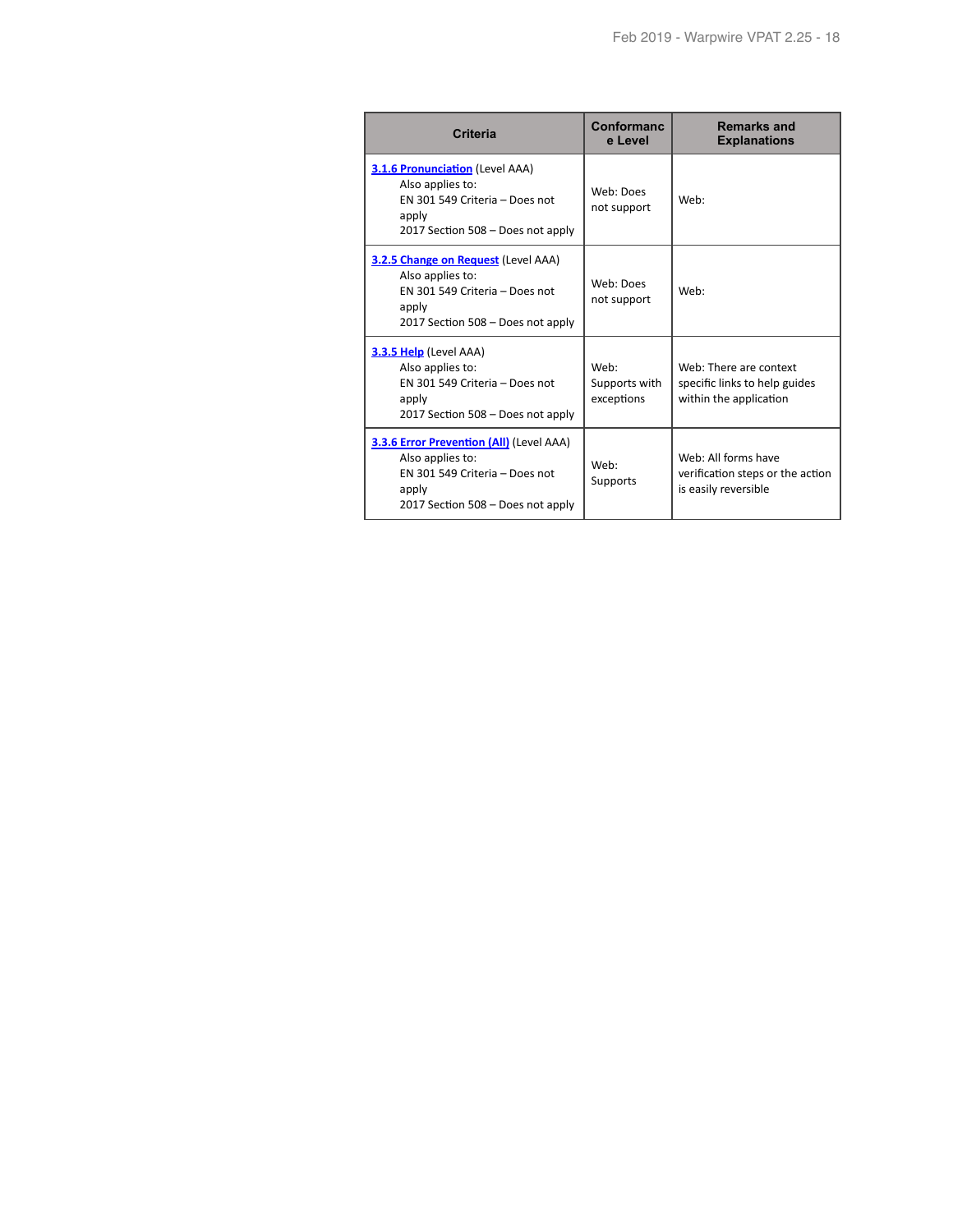# **Revised Section 508 Report**

# **Chapter 3: Functional Performance Criteria (FPC)**

| <b>Criteria</b>                   | <b>Conformance</b><br>Level | <b>Remarks and</b><br><b>Explanations</b>                                                                                                                                                                                                |
|-----------------------------------|-----------------------------|------------------------------------------------------------------------------------------------------------------------------------------------------------------------------------------------------------------------------------------|
| 302.1 Without Vision              | Supports                    | Application and<br>website both support<br>screen readers                                                                                                                                                                                |
| 302.2 With Limited Vision         | Supports                    | Warpwire is browser-<br>based, all all modern<br>browsers provide this<br>functionality                                                                                                                                                  |
| 302.3 Without Perception of Color | Supports                    | The Warpwire<br>application does not<br>require color, nor do<br>our support docs.<br>However, it is possible<br>that client-uploaded<br>media will have color-<br>specific content                                                      |
| 302.4 Without Hearing             | Supports                    | All Warpwire created<br>content is either text<br>based or has available<br>captions and<br>transcripts. While<br>captions and<br>transcripts are<br>supported for client<br>content, they are not<br>required.                          |
| 302.5 With Limited Hearing        | Supports                    | All Warpwire created<br>content is made with<br>minimal background<br>noise. The Warpwire<br>player allows for user<br>volume adjustment.<br>However, some client<br>content may include<br>unacceptable<br>background noise             |
| 302.6 Without Speech              | n/a                         | Warpwire does not<br>require spoken<br>operation                                                                                                                                                                                         |
| 302.7 With Limited Manipulation   | Does not support            | Warpwire does not<br>have any built in<br>functionality for those<br>with limited motor<br>control. However, it is<br>browser based and<br>any tool (speak<br>control, etc) that<br>works with the<br>browser will work<br>with Warpwire |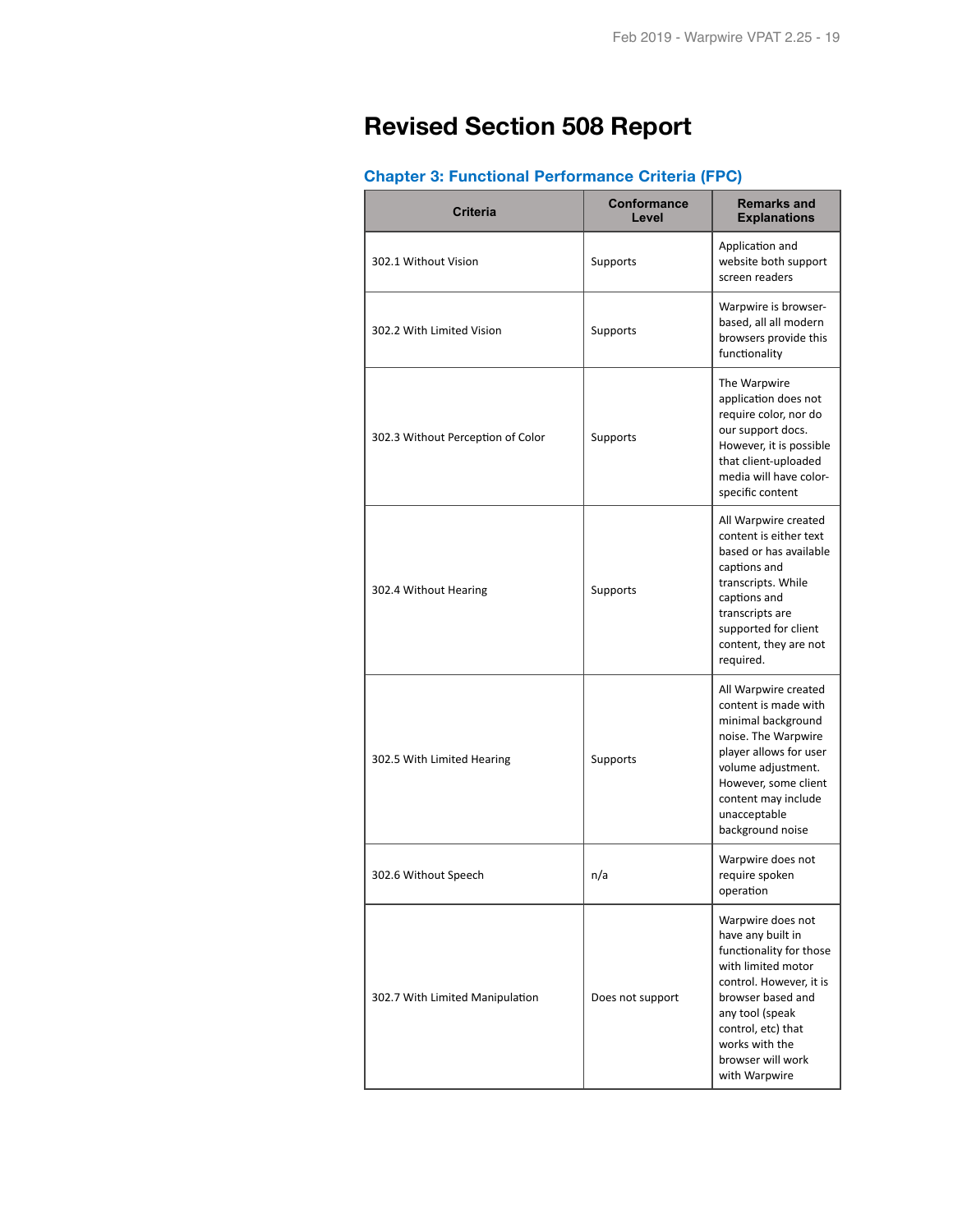| <b>Criteria</b>                                                   | Conformance<br>Level        | <b>Remarks and</b><br><b>Explanations</b>                                                                                                                                                                                                                                   |
|-------------------------------------------------------------------|-----------------------------|-----------------------------------------------------------------------------------------------------------------------------------------------------------------------------------------------------------------------------------------------------------------------------|
| 302.8 With Limited Reach and Strength                             | Supports with<br>exceptions | Warpwire does not<br>have any built in<br>functionality for those<br>with limited reach and<br>strength, other than<br>tab navigation.<br>However, it is browser<br>based and any tool<br>(speak control, etc)<br>that works with the<br>browser will work<br>with Warpwire |
| 302.9 With Limited Language, Cognitive,<br>and Learning Abilities | Supports                    | Warpwire created<br>content does not<br>include photosensitive<br>triggers. However,<br>client uploaded<br>content could<br>potentially include<br>photosensitive<br>triggers                                                                                               |

#### **Chapter 4: Hardware**

Warpwire is not a hardware solution

#### **Chapter 5: Software**

Warpwire is a web-based application

#### **Chapter 6: Support Documentation and Services**

| Criteria                                                                    | Conformance<br>Level                   | <b>Remarks and</b><br><b>Explanations</b>                                                                                                       |
|-----------------------------------------------------------------------------|----------------------------------------|-------------------------------------------------------------------------------------------------------------------------------------------------|
| 601.1 Scope                                                                 | Heading cell – no<br>response required | Heading $cell - no$<br>response required                                                                                                        |
| <b>602 Support Documentation</b>                                            | Heading cell – no<br>response required | Heading cell - no<br>response required                                                                                                          |
| 602.2 Accessibility and Compatibility<br>Features                           | n/a                                    | VPAT and other text<br>documentation of<br>accessibility features<br>available. Chapters 4<br>and 5 are not<br>applicable to our<br>application |
| 602.3 Electronic Support<br>Documentation                                   | See WCAG 2.0 section                   | See information in<br><b>WCAG</b> section                                                                                                       |
| 602.4 Alternate Formats for Non-<br><b>Electronic Support Documentation</b> | n/a                                    | All documentation is<br>electronic                                                                                                              |
| <b>603 Support Services</b>                                                 | Heading cell - no<br>response required | Heading cell - no<br>response required                                                                                                          |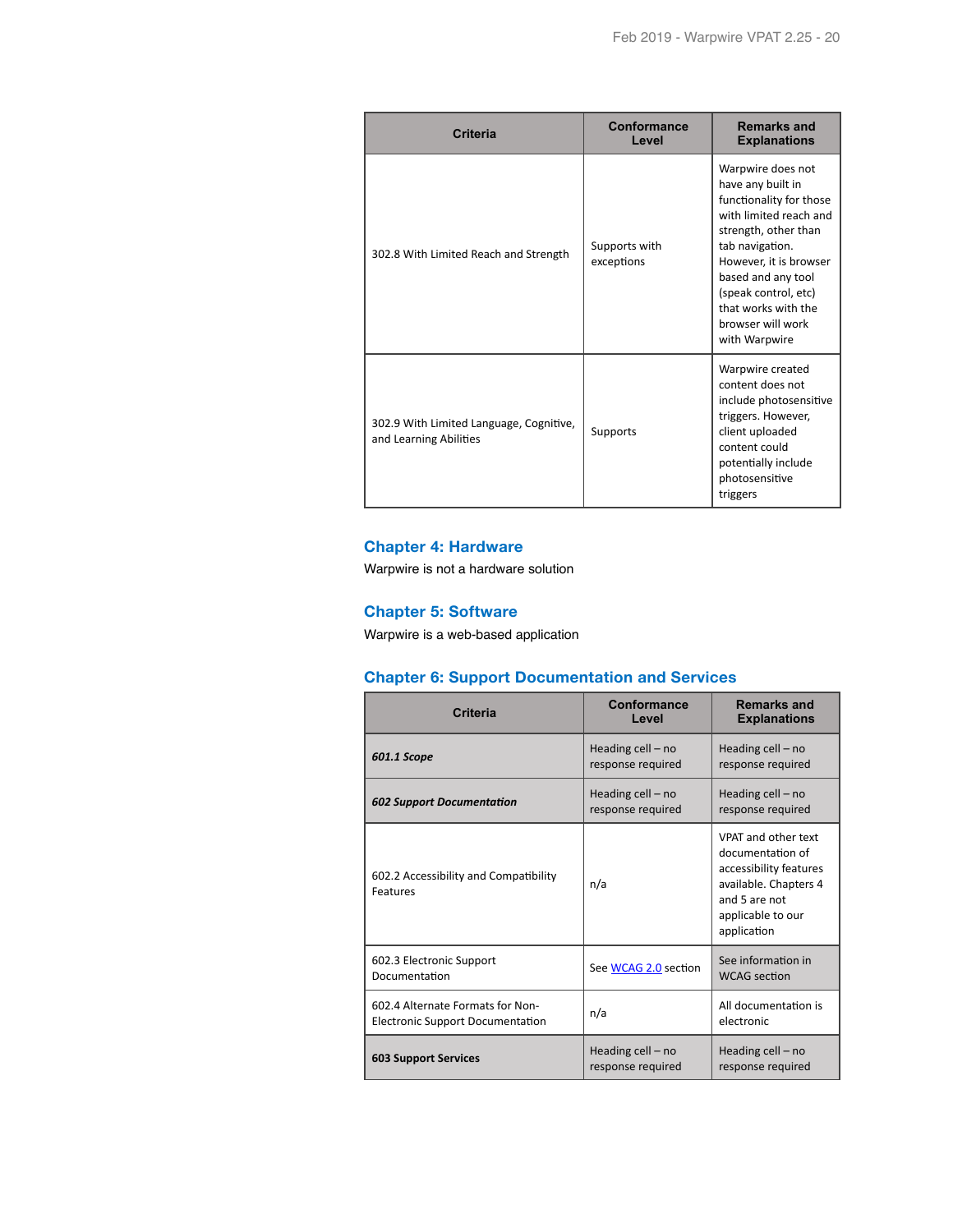| <b>Criteria</b>                                                         | Conformance<br>Level | <b>Remarks and</b><br><b>Explanations</b>                                                                                                                           |
|-------------------------------------------------------------------------|----------------------|---------------------------------------------------------------------------------------------------------------------------------------------------------------------|
| 603.2 Information on Accessibility and<br><b>Compatibility Features</b> | n/a                  | VPAT and other text<br>documentation of<br>accessibility features<br>available. Chapters 4<br>and 5 are not<br>applicable to our<br>application                     |
| 603.3 Accommodation of<br><b>Communication Needs</b>                    | n/a                  | Client institutions<br>likely offer support to<br>students, faculty and<br>staff who need<br>accommodation,<br>though Warpwire is<br>not a part of this<br>process. |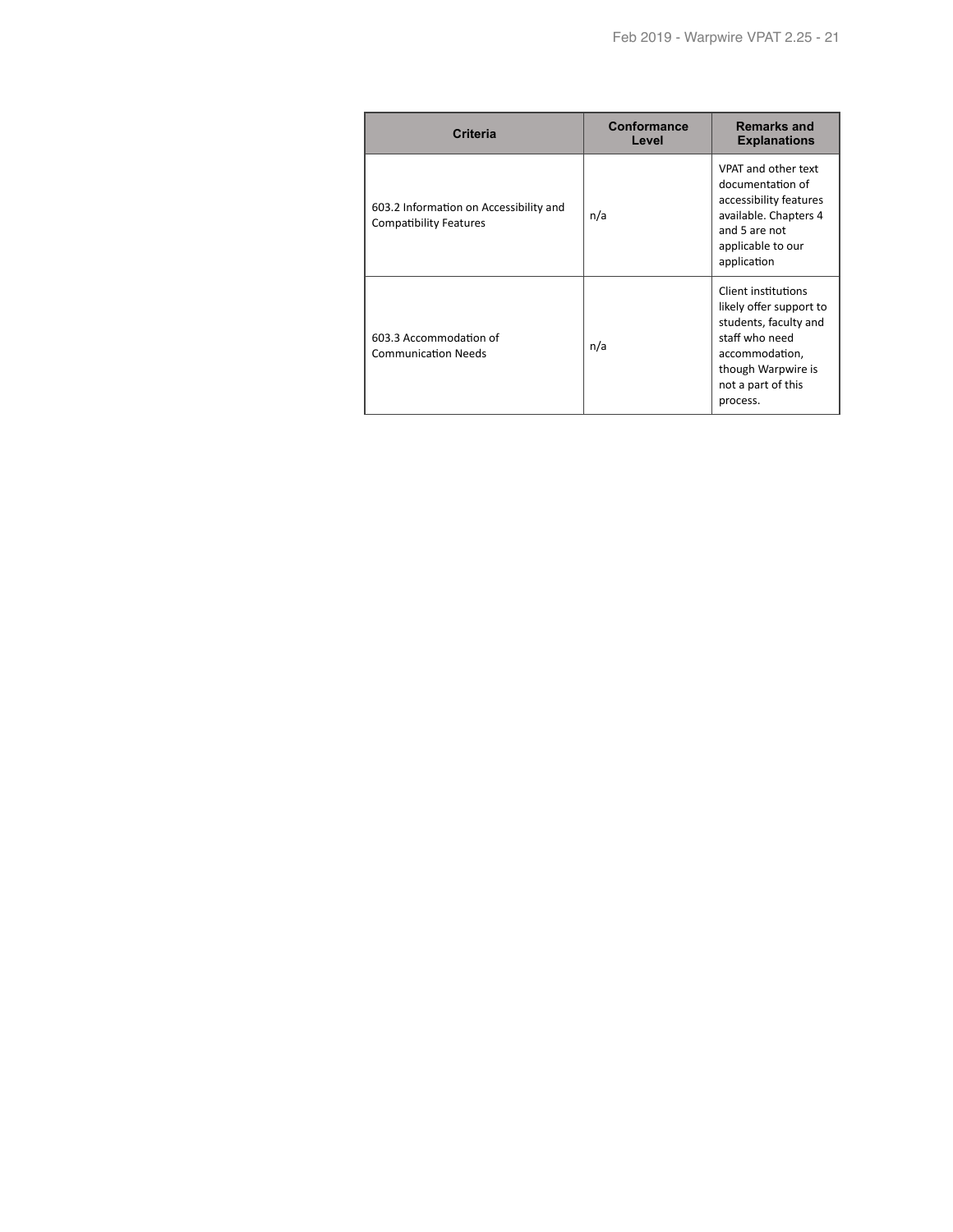# **EN 301 549 Report**

# **Chapter 4: 4.2 Functional Performance Statements (FPS)**

| <b>Criteria</b>                                      | <b>Conformance</b><br>Level | <b>Remarks and</b><br><b>Explanations</b>                                                                                                                                                                                      |
|------------------------------------------------------|-----------------------------|--------------------------------------------------------------------------------------------------------------------------------------------------------------------------------------------------------------------------------|
| 4.2.1 Usage without vision                           | Supports                    | Warpwire supports<br>use of screen reader<br>tools                                                                                                                                                                             |
| 4.2.2 Usage with limited vision                      | Supports                    | Warpwire is browser<br>based, allowing zoom,<br>magnification, etc.                                                                                                                                                            |
| 4.2.3 Usage without perception of<br>colour          | Supports                    | No Warpwire feature<br>requires color to use                                                                                                                                                                                   |
| 4.2.4 Usage without hearing                          | Supports                    | Warpwire does not<br>require auditory<br>operation. All<br>Warpwire created<br>multimedia with audio<br>also have captions                                                                                                     |
| 4.2.5 Usage with limited hearing                     | Supports                    | Warpwire does not<br>have auditory modes<br>of operation. All<br>Warpwire created<br>multimedia with audio<br>also have captions                                                                                               |
| 4.2.6 Usage without vocal capability                 | Supports                    | Warpwire does not<br>require vocal input to<br>operate.                                                                                                                                                                        |
| 4.2.7 Usage with limited manipulation<br>or strength | Supports                    | Warpwire is tab key<br>navigable, and<br>browser based.                                                                                                                                                                        |
| 4.2.8 Usage with limited reach                       | Supports                    | Warpwire is browser<br>based, working on any<br>personal computer,<br>laptop, tablet, or<br>smart phone.                                                                                                                       |
| 4.2.9 Minimize photosensitive seizure<br>triggers    | Supports                    | There are not quick<br>flashes or other<br>potential<br>photosensitive<br>triggers on the<br>Warpwire website or<br>base application. Do<br>note that Warpwire<br>hosts client media,<br>which could include<br>such triggers. |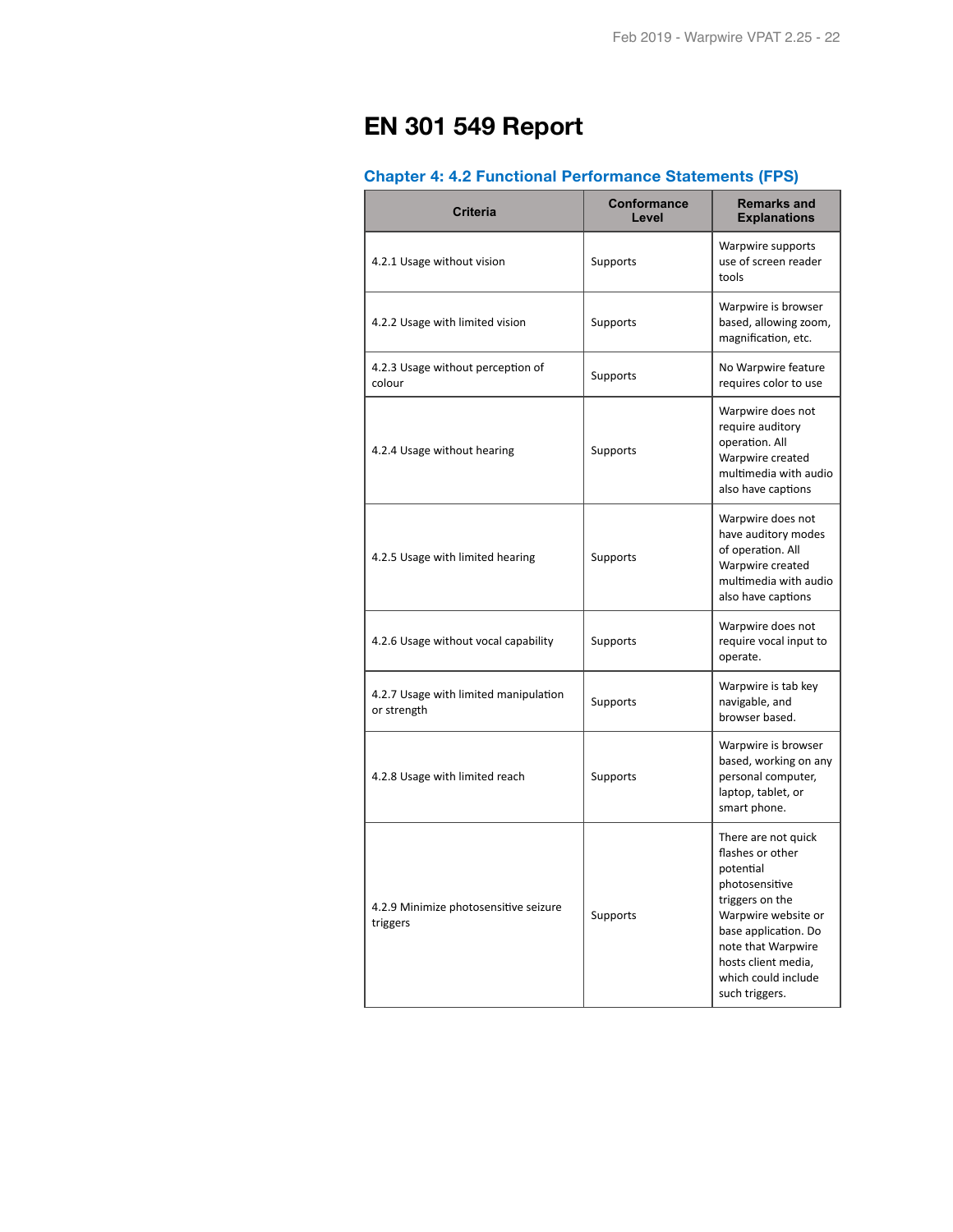| <b>Criteria</b>                     | <b>Conformance</b><br>Level | <b>Remarks and</b><br><b>Explanations</b>                                                                                                              |
|-------------------------------------|-----------------------------|--------------------------------------------------------------------------------------------------------------------------------------------------------|
| 4.2.10 Usage with limited cognition | Supports with<br>exceptions | When tab navigation<br>is used, visual<br>indicators of focus are<br>present. Error<br>messaging is provided<br>when interacting with<br>the software. |
| 4.2.11 Privacy                      | Supports                    | User privacy is<br>protected regardless<br>of device                                                                                                   |

## **Chapter 5: Generic Requirements**

Not Applicable to Warpwire application

#### **Chapter 6: ICT with Two-Way Voice Communication**

No applicable to Warpwire application

#### **Chapter 7: ICT with Video Capabilities**

| <b>Criteria</b>                                         | Conformance<br>Level                   | <b>Remarks and</b><br><b>Explanations</b>                          |
|---------------------------------------------------------|----------------------------------------|--------------------------------------------------------------------|
| 7.1 Caption processing technology                       | Heading cell - no<br>response required | Heading cell - no<br>response required                             |
| 7.1.1 Captioning playback                               | Supports                               | Warpwire supports<br>captions for all video<br>and audio content   |
| 7.1.2 Captioning synchronization                        | Supports                               | Captions are<br>synchronized with<br>video or audio<br>content     |
| 7.1.3 Preservation of captioning                        | Supports                               | Captions are<br>preserved                                          |
| 7.2.1 Audio description playback                        | Supports                               | Audio description<br>tracks are supported<br>in the video player   |
| 7.2.2 Audio description synchronization                 | Supports                               | Synchronization is<br>supported                                    |
| 7.2.3 Preservation of audio description                 | Supports                               | Audio description<br>tracks are supported<br>in the video player   |
| 7.3 User controls for captions and audio<br>description | Supports                               | Caption controls are<br>integrated into audio<br>and video players |

#### **Chapter 8: Hardware**

Not relevant to Warpwire application, which is not a hardware tool.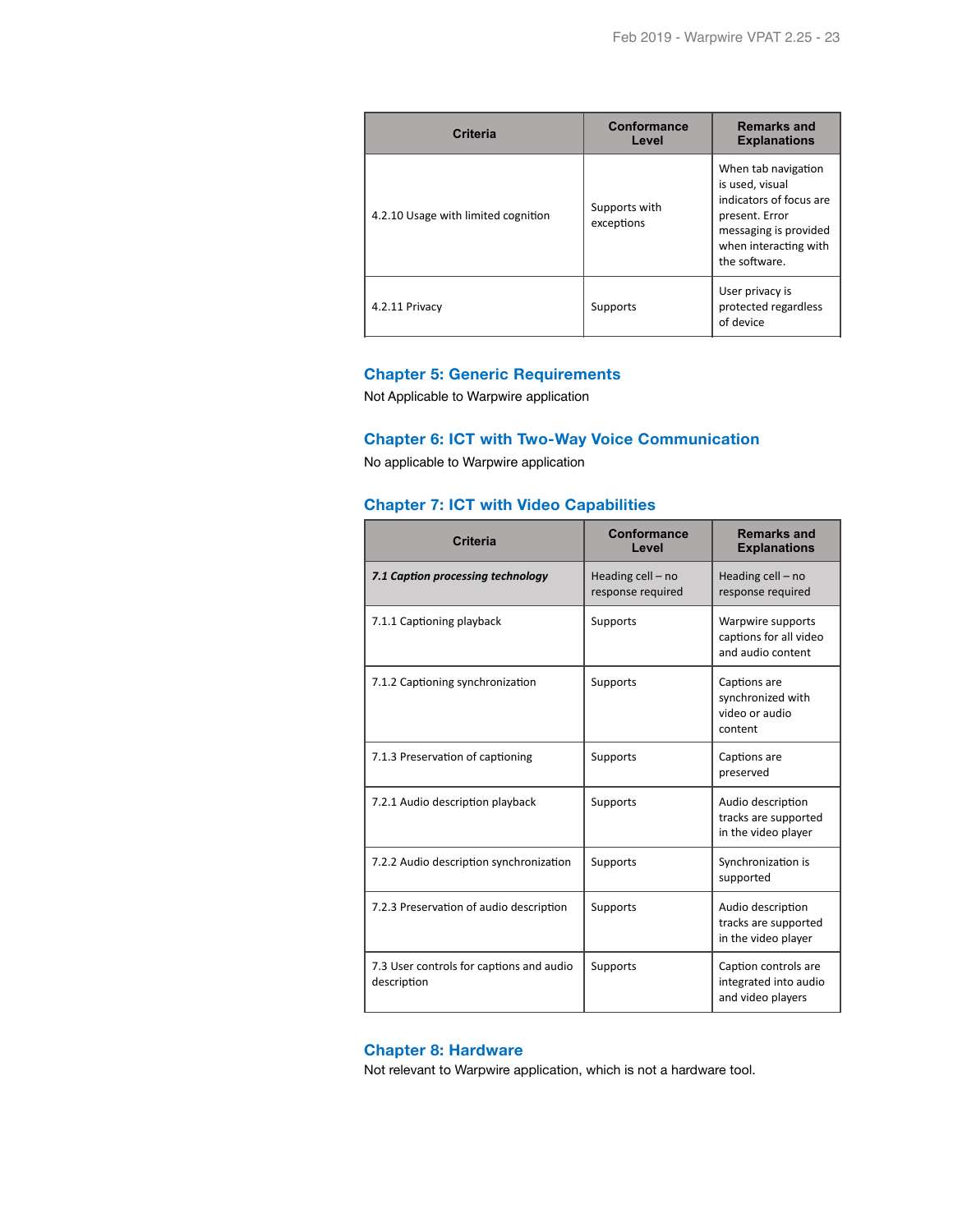# **Chapter [9: Web](http://www.etsi.org/deliver/etsi_en/301500_301599/301549/01.01.02_60/en_301549v010102p.pdf#page=39)** *(see WCAG 2.0 section)*

# **Chapter [10: Non-web Documents](http://www.etsi.org/deliver/etsi_en/301500_301599/301549/01.01.02_60/en_301549v010102p.pdf#page=43)**

| <b>Criteria</b>                  | Conformance<br>Level                   | <b>Remarks and</b><br><b>Explanations</b> |
|----------------------------------|----------------------------------------|-------------------------------------------|
| 10.1 General                     | Heading cell - no<br>response required | Heading cell - no<br>response required    |
| 10.2 Document success criteria   | Heading cell – no<br>response required | Heading cell - no<br>response required    |
| 10.2.1 through 10.2.38           | See WCAG 2.0<br>section                | See information in<br><b>WCAG</b> section |
| 10.2.39 Caption positioning      | n/a                                    |                                           |
| 10.2.40 Audio description timing | n/a                                    |                                           |

## **Chapter 11: Software**

| <b>Criteria</b>                                                                                   | <b>Conformance</b><br>Level            | <b>Remarks and</b><br><b>Explanations</b>                                                                                     |
|---------------------------------------------------------------------------------------------------|----------------------------------------|-------------------------------------------------------------------------------------------------------------------------------|
| 11.2.1 Software success criteria<br>(excluding closed functionality)                              | See WCAG 2.0 section                   | See information in<br><b>WCAG</b> section                                                                                     |
| 11.2.2 Software success criteria (closed<br>functionality)                                        | See WCAG 2.0 section                   | See information in<br><b>WCAG</b> section                                                                                     |
| 11.3 Interoperability with assistive<br>technology                                                | Heading cell - no<br>response required | Heading cell - no<br>response required                                                                                        |
| 11.3.1 Closed functionality<br>(informative)                                                      | Heading cell - no<br>response required | Heading cell - no<br>response required                                                                                        |
| 11.3.2 Accessibility services                                                                     | Heading cell - no<br>response required | Heading cell - no<br>response required                                                                                        |
| 11.3.2.1 Platform accessibility service<br>support for software that provides a<br>user interface | See 11.3.2.5 through<br>11.3.2.17      | See information in<br>11.3.2.5 through<br>11.3.2.17                                                                           |
| 11.3.2.2 Platform accessibility service<br>support for assistive technologies                     | See 11.3.2.5 through<br>11.3.2.17      | See information in<br>11.3.2.5 through<br>11.3.2.17                                                                           |
| 11.3.2.3 Use of accessibility services                                                            | Supports with<br>Exceptions            | Warpwire is browser<br>based and supports<br>accessibility tools that<br>work with modern<br>browsers (e.g screen<br>readers) |
| 11.3.2.4 Assistive technology                                                                     | n/a                                    |                                                                                                                               |
| 11.3.2.5 Object information                                                                       | Supports                               | HTML/Page and<br>element structure is<br>descriptive                                                                          |
| 11.3.2.6 Row, column, and headers                                                                 | Supports                               | Standard table tags<br>used                                                                                                   |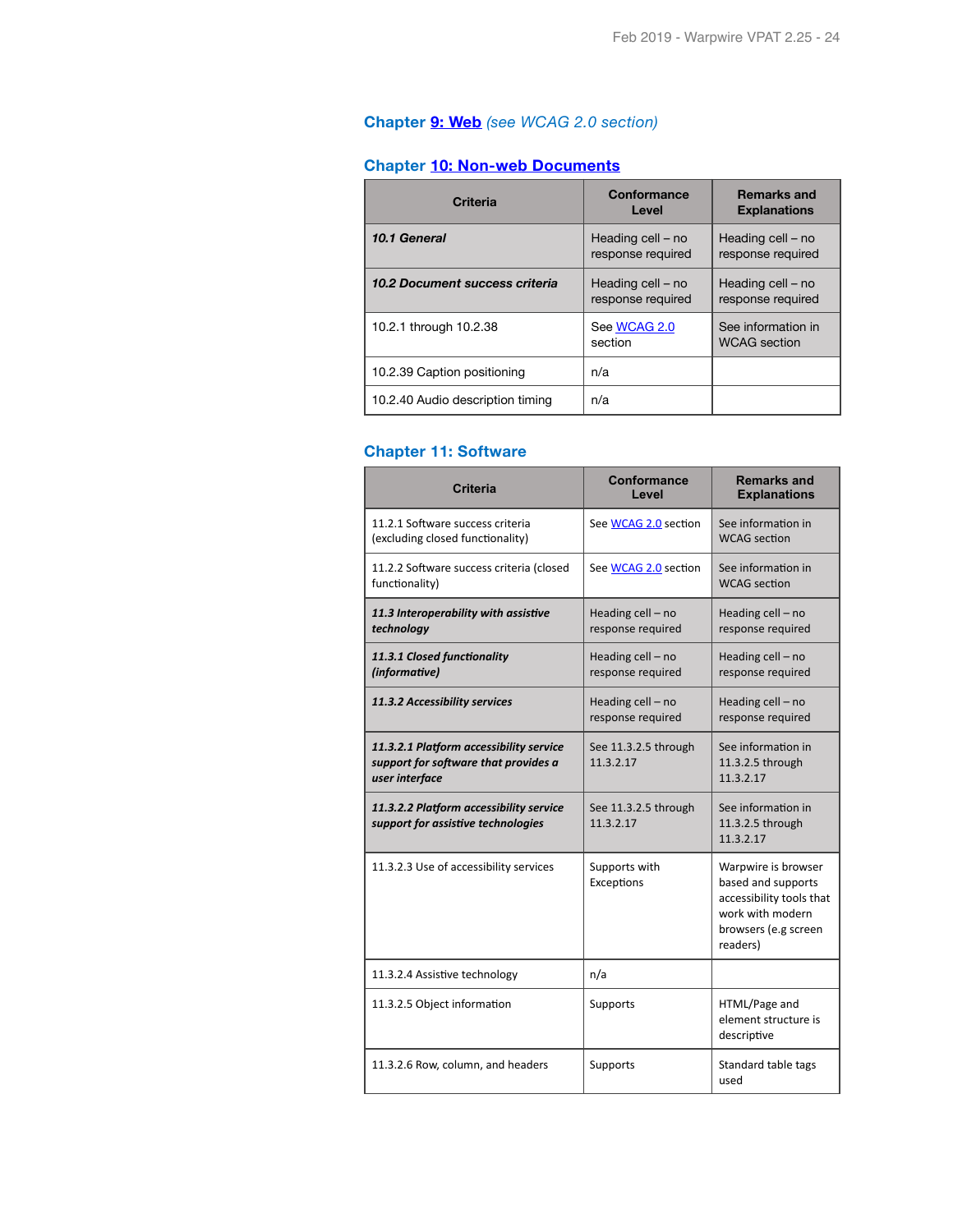| <b>Criteria</b>                                                                          | <b>Conformance</b><br>Level            | <b>Remarks and</b><br><b>Explanations</b>                                                                     |
|------------------------------------------------------------------------------------------|----------------------------------------|---------------------------------------------------------------------------------------------------------------|
| 11.3.2.7 Values                                                                          | Supports                               |                                                                                                               |
| 11.3.2.8 Label relationships                                                             | Supports                               |                                                                                                               |
| 11.3.2.9 Parent-child relationships                                                      | Supports                               |                                                                                                               |
| 11.3.2.10 Text                                                                           | Supports                               |                                                                                                               |
| 11.3.2.11 List of available actions                                                      | Supports                               |                                                                                                               |
| 11.3.2.12 Execution of available actions                                                 | Supports                               |                                                                                                               |
| 11.3.2.13 Tracking of focus and selection<br>attributes                                  | Supports                               |                                                                                                               |
| 11.3.2.14 Modification of focus and<br>selection attributes                              | Supports                               |                                                                                                               |
| 11.3.2.15 Change notification                                                            | Supports                               |                                                                                                               |
| 11.3.2.16 Modifications of states and<br>properties                                      | Supports                               |                                                                                                               |
| 11.3.2.17 Modifications of values and<br>text                                            | Supports                               |                                                                                                               |
| 11.4 Documented accessibility usage                                                      | Heading cell - no<br>response required | Heading cell - no<br>response required                                                                        |
| 11.4.1 User control of accessibility<br>features                                         | Supports                               | All software<br>functionality is<br>publicly documented<br>for end users                                      |
| 11.4.2 No disruption of accessibility<br>features                                        | Supports                               | Documented<br>accessibility features<br>are not disrupted                                                     |
| 11.5 User preferences                                                                    | Browser supported                      | Warpwire is browser<br>based. Users can<br>make use of browser<br>settings to override<br>font/color settings |
| 11.6 Authoring tools                                                                     | Heading cell - no<br>response required | Heading cell - no<br>response required                                                                        |
| 11.6.1 Content technology                                                                | Heading cell - no<br>response required | Heading cell - no<br>response required                                                                        |
| 11.6.2 Accessible content creation (if<br>not authoring tool, enter "not<br>applicable") | See WCAG 2.0 section                   | See information in<br><b>WCAG</b> section                                                                     |
| 11.6.3 Preservation of accessibility<br>information in transformations                   | n/a                                    | Warpwire is not an<br>authoring tool                                                                          |
| 11.6.4 Repair assistance                                                                 | n/a                                    |                                                                                                               |
| 11.6.5 Templates                                                                         | n/a                                    |                                                                                                               |